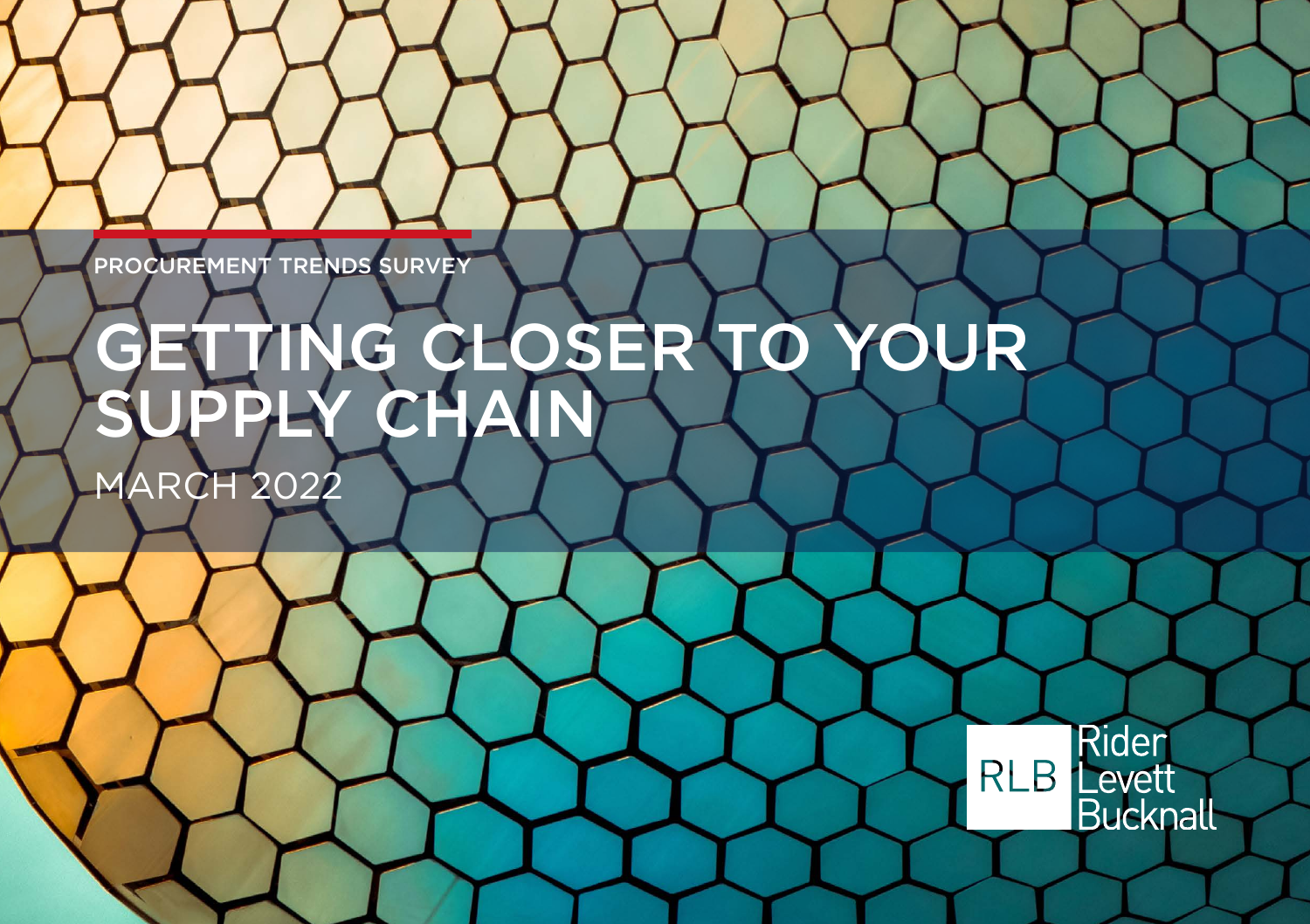### **CONTENTS**

| Introduction            | 2  |
|-------------------------|----|
| <b>Survey Findings</b>  |    |
| Macro Market Conditions | 5  |
| Micro Market Conditions | 6  |
| Route to Market         | 7  |
| Form of Contract        | 9  |
| Detailed Heat Mapping   | 10 |
| <b>Fixed Price</b>      | 12 |
| Trade Heat Map          | 14 |
| Regional Variations     | 15 |



|                    | in new orders                  | 17 |
|--------------------|--------------------------------|----|
|                    | Value Selection Criteria       | 18 |
|                    | Digitalisation of Procurement  | 19 |
|                    | Modern Methods of Construction | 20 |
| Conclusion         |                                | 21 |
| Setting the Agenda |                                | 24 |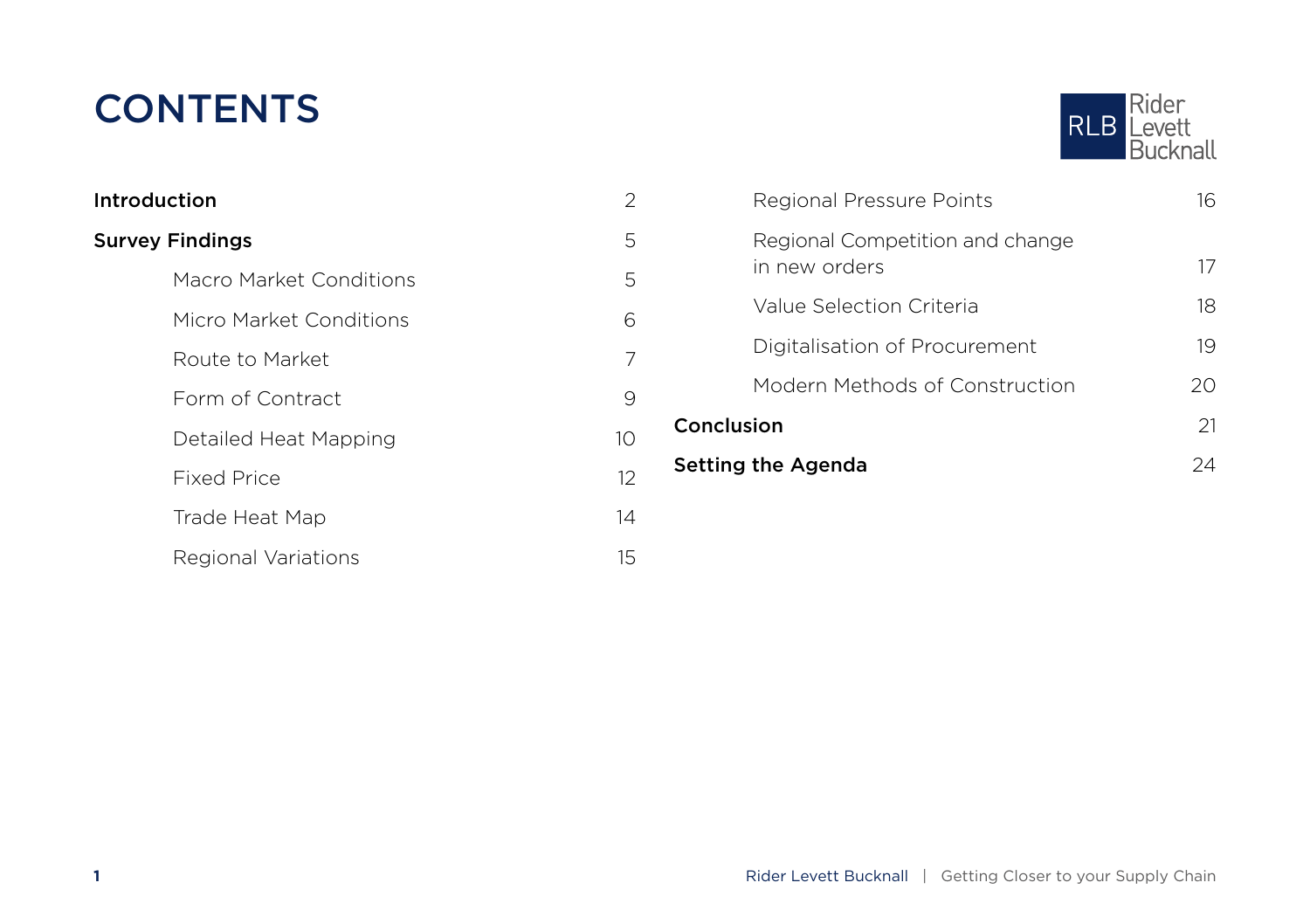### <span id="page-2-0"></span>INTRODUCTION



Rider Levett Bucknall's (RLB) Getting Closer to your Supply Chain procurement trends survey provides a snapshot of market sentiment on procurement issues. This is the third survey undertaken, which, in an industry used to variable market conditions has certainly seen some extremes over that period.

This report draws on the trend analysis and what it means in a dynamic market.

As an organisation that sits within this procurement ecosystem offering clients cost, surveying, programme and project consultancy, we look to give these insights context and expert opinion and summarise what these findings mean to our market as well as offering considerations for those within the industry.

#### **Methodology:**

Our Getting Closer to your Supply Chain procurement trends report was compiled following a survey of key figures across the supply chain, covering a range of sectors, project size and type of contractor, to gain their insight.

The survey was completed by main contractors across the UK anonymously and intended to gain a broad range of views from all parts of the industry and focused on a range of themes around procurement trends.

The c<br>rema<br>nswer re The question for all of us is what we can do to ensure that we remain as resilient as possible for the foreseeable future. Our answer remains the same as it is whatever the state of the market. Stay close to the supply chain and unite as an industry.

**Matthew Brooker, National Head of Sectors, UK**

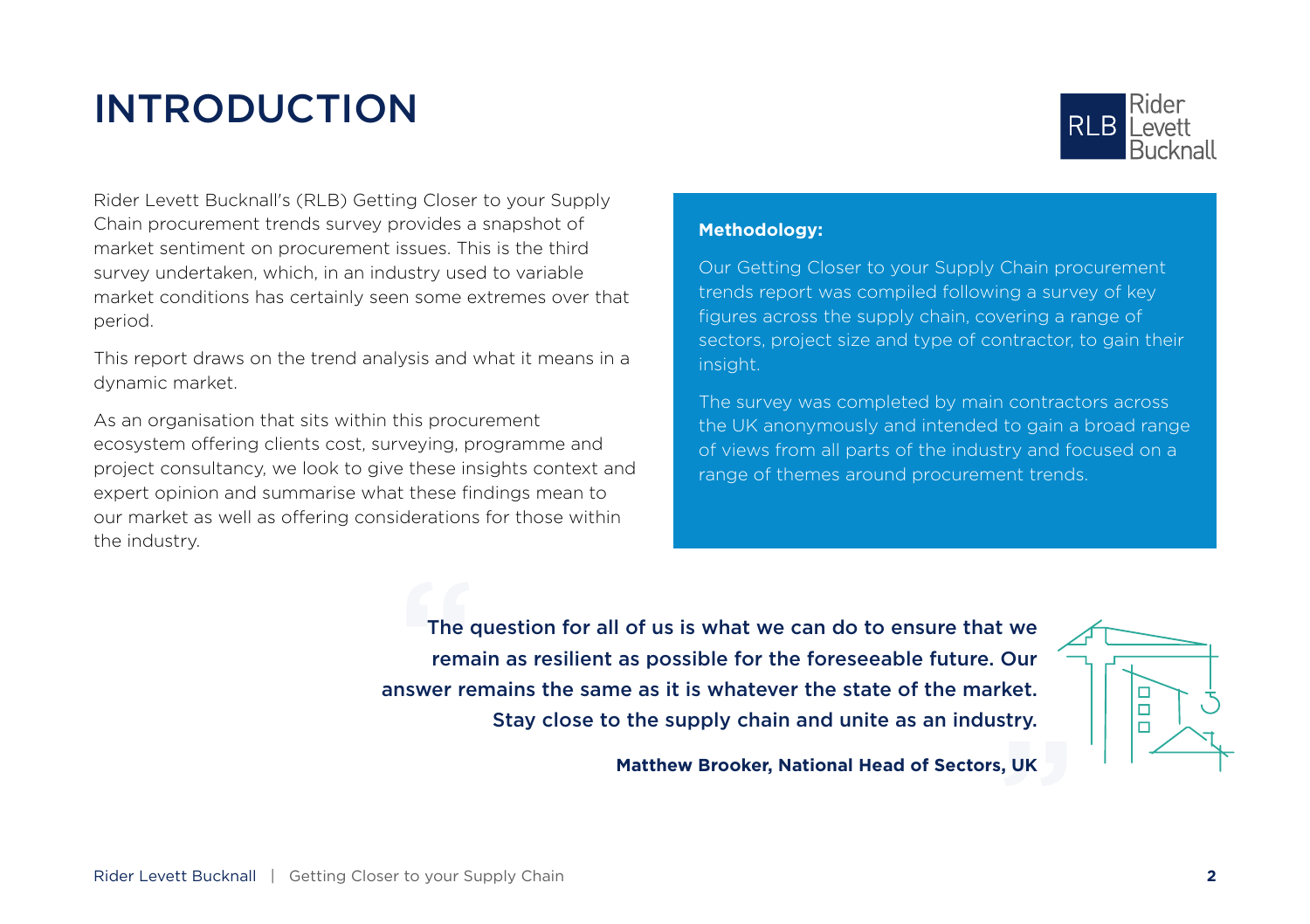### INTRODUCTION



### Our Survey in Numbers

54% Of projects using a Design and **54%** Build contract



Projects use two stage routes<br>to market



Of projects currently<br> **negotiated** 



Of contractors widening supply chain to mitigate supply side risks



Of projects not selecting contractors on the basis of overall best value



Of projects issuing Stage 4 design information with design and build tender documents

eturns a<br>T Projed<br>their<br>inform<br>procu Project managers and quantity surveyors can play their part by supporting their clients to embed information management and modelling into the procurement process and becoming more digitally literate. Ultimately, digitally enabled procurement will result in better tender returns and improved project performance.

**Paul Beeston, Partner, UK**



### **CONTACT**

Paul Beeston Partner

E: paul.beeston@uk.rlb.com M: +44(0)7976 621 452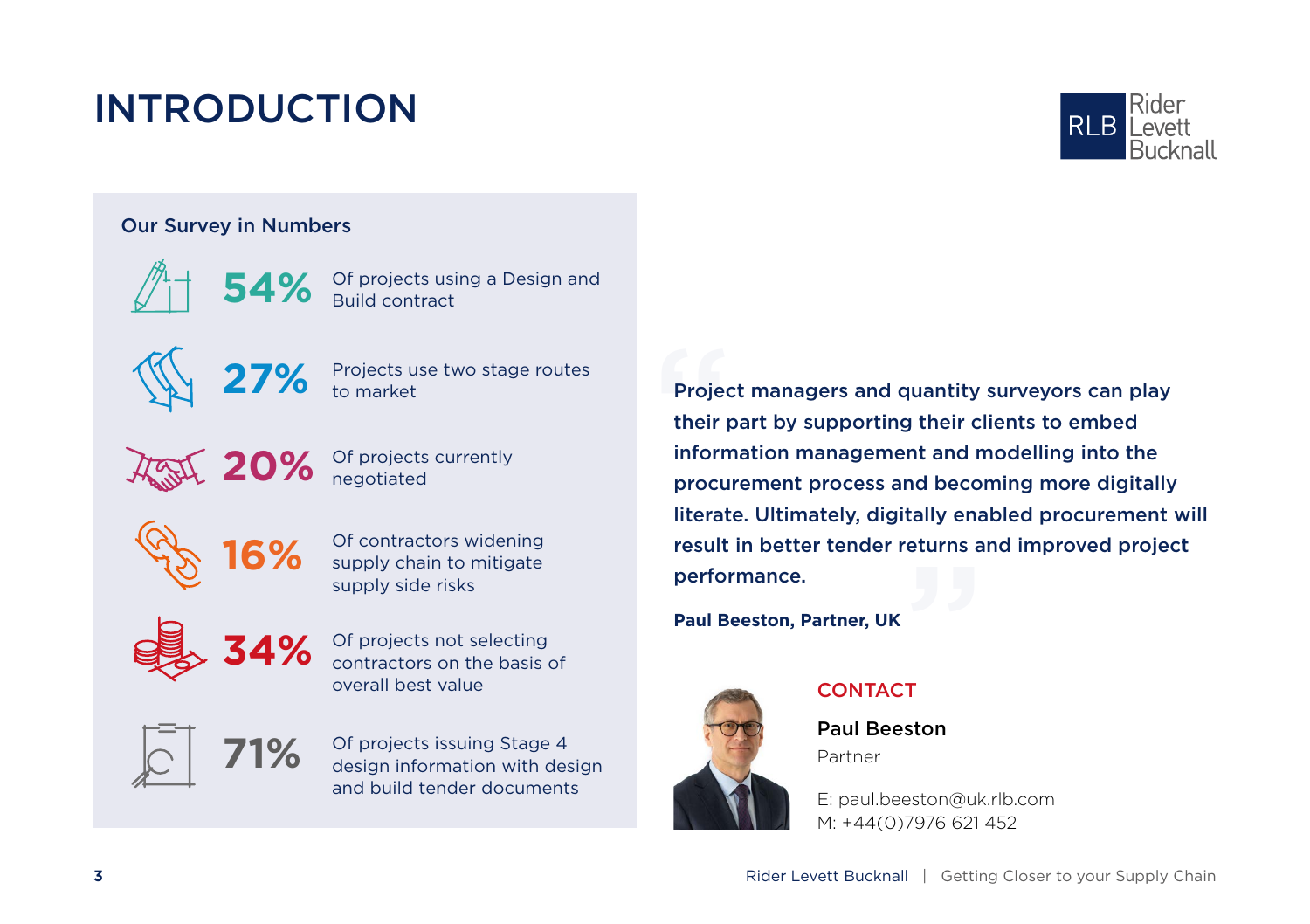### INTRODUCTION

#### Conceptual model - procurement planning

A successful procurement strategy is an engagement with the market that addresses clients' objectives yet understands what the supply chain finds viable. This report looks at macro market conditions with regional pressure points, trade capacity both nationally and regionally, routes to markets and the tender stage process. We look at the impact contractor trading conditions have had on the market and its procurement response.

Key factors to be addressed in procurement planning include both clients' objectives and external market factors. This is demonstrated visually opposite.

#### Key Changes Since our Last Survey



periods offered



 $\blacktriangle$   $\blacktriangledown$  Contractor's primary concerns now supply side issues instead of pipeline



 $\blacktriangle$  Increase in use of Two Stage and Frameworks over single stage procurement



Rider

Levett **Bucknall** 

 $RIR$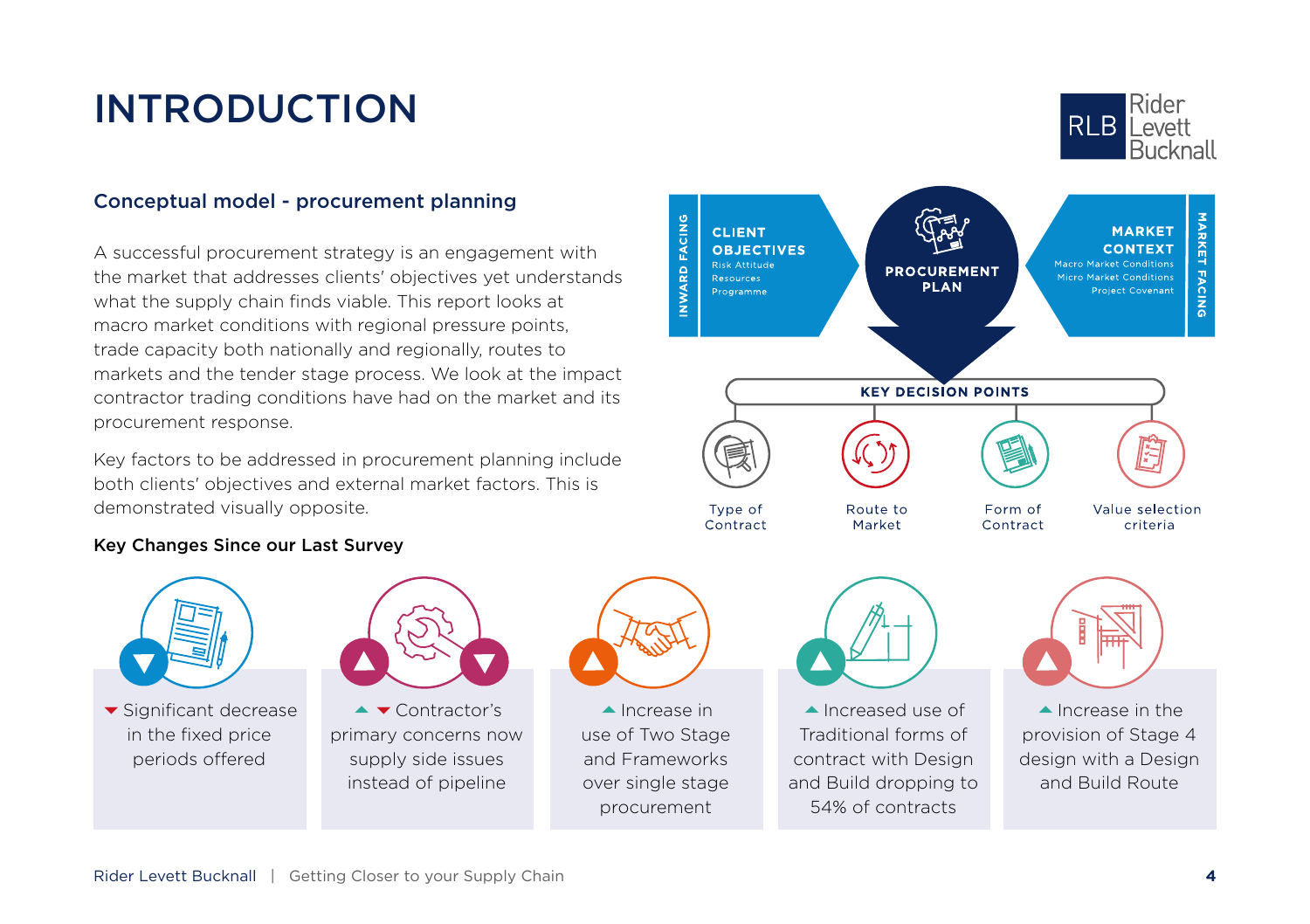

### <span id="page-5-0"></span>**MACRO MARKET CONDITIONS**

Looking back over the previous 12 months, the market has seen a significant bounce back in demand. Pipeline has increased significantly and presented a more challenging market for those procuring construction projects.

Overall, the market is dominated by input costs rising more quickly than tender prices<sup>1</sup>. The resulting squeeze on contractor margin results in contractors looking to reduce exposure to price risk. Many contractors are suffering from constrained pre-construction and bid resource and therefore focusing resources on securing the most certain, lowest risk, higher margin work.

Many contractors are being more selective in the projects they are willing to take on, and more still those that are willing to bid in competitive procurement processes.

More broadly the economic climate is one of a focus on inflation, with particular attention on energy prices. The Bank of England may have moved interest rates up in 2022 but these are small steps against historic low rates and inflation predicted to hit 7% by April 2022. The emerging geopolitical situation is likely to bring further uncertainty to inflationary pressures.

1 BCIS All in Tender Price Forecast and BCIS General Building Cost Index.

#### Tender Prices and Input Costs Compared

All in Tender Price Inflation (TPI) and General Building Cost Index compared. Our survey window is shown shaded.

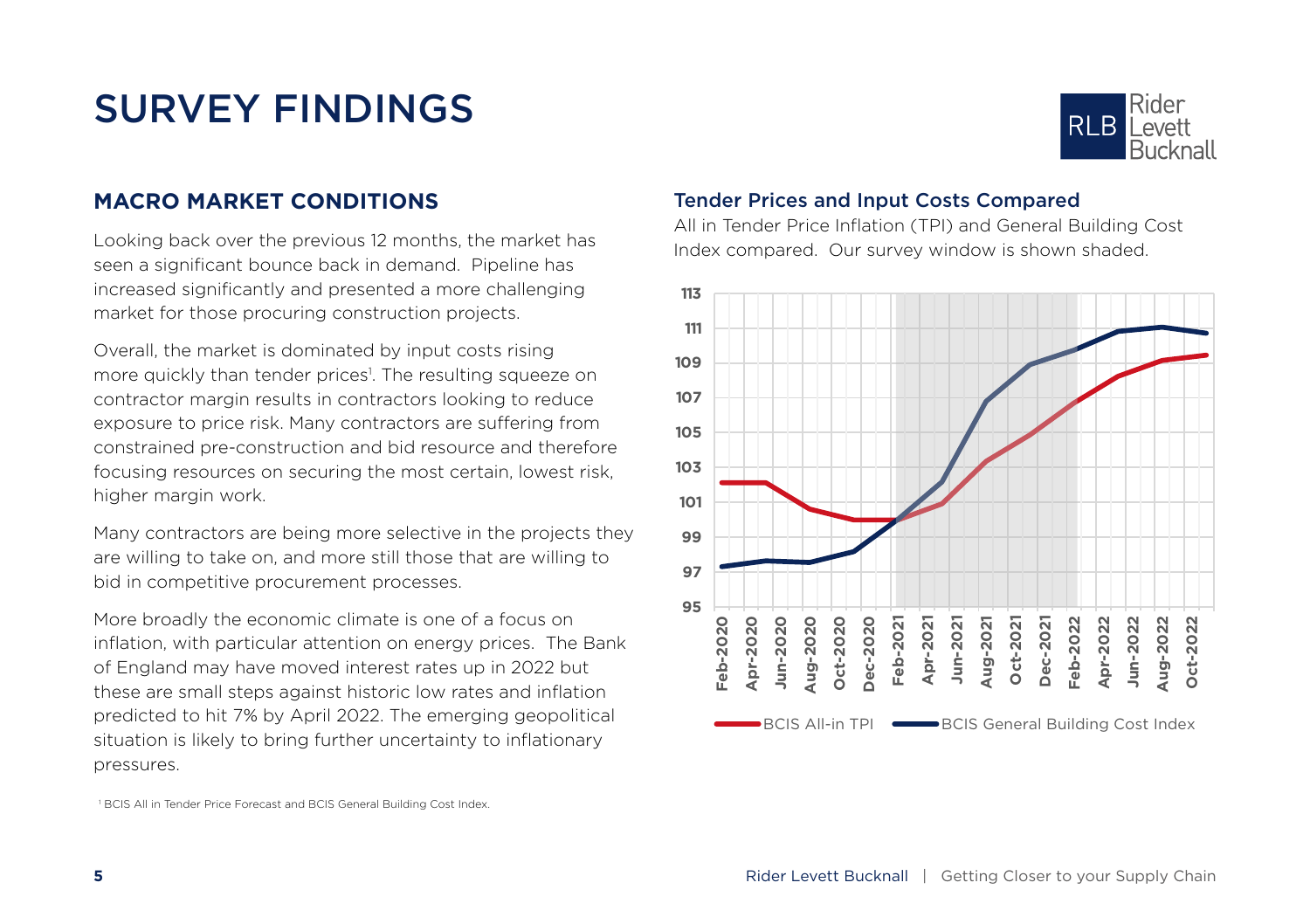

### **MICRO MARKET CONDITIONS**

Our survey reveals the top concerns of contractors looking forward to their next 12 months of pipeline. The top areas of concern are entirely focused on contractor's inputs

- **Supply chain capacity**
- **Material cost and availability**
- **Labour cost and availability**

The survey also tracked a number of attributes and compared these against the competitiveness achieved in procurement activity. Our competitiveness score is a measure of the level of open competition driven through the process, not a measure of the end result, but of the tender process itself. Heated attributes demonstrate less competition, whether through client 'push' or market 'pull'.

### **COMPETITIVE SCORE**

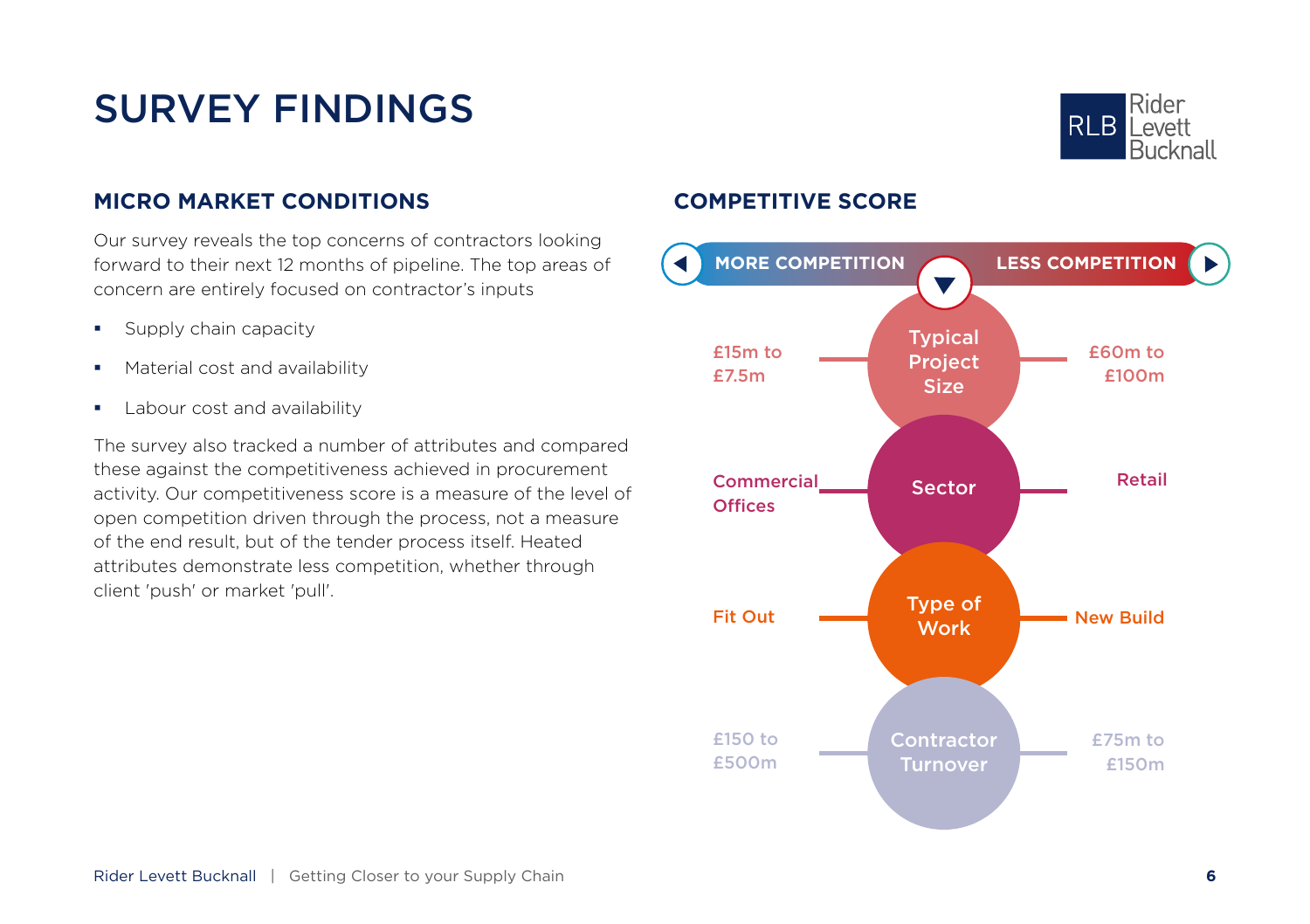### **ROUTE TO MARKET**

#### All responses



#### Time spent in procurement

For a comparable project, on average how is the time spent on each of the following procurement approaches different this year to last year?





#### Commentary and Observations

In a much more active market with strong pipeline, contractor's bidding resource has become constrained across the industry. Contractors focused on securing profitable work has led to some market constraints for those procuring.

There has been a noticeable fall in the use of single stage routes, perhaps also driven by Construction Playbook guidance for earlier contractor engagement and longer term contracting. The increased use of frameworks would also suggest that the moves are partly public sector driven. The growth in two stage routes has outstripped the use of negotiated routes.

This year we surveyed how the time taken in bidding projects has changed over the last 12 months. What is striking is that single stage projects have largely stayed the same or decreased in the time taken to conclude procurement exercises, whilst two stage, frameworks and straight negotiated routes are taking an increased period to convert to contract. With frequent price increases, and difficulty in supply chain engagement this is no great surprise. A welldesigned single stage route, particularly if there is limited competitor involvement may tie up a contractor's bid team for a shorter duration. In the right circumstances, when combined with clearly demonstrated value selection metrics, bidding contractors may prefer a single stage route in favour of a two stage route.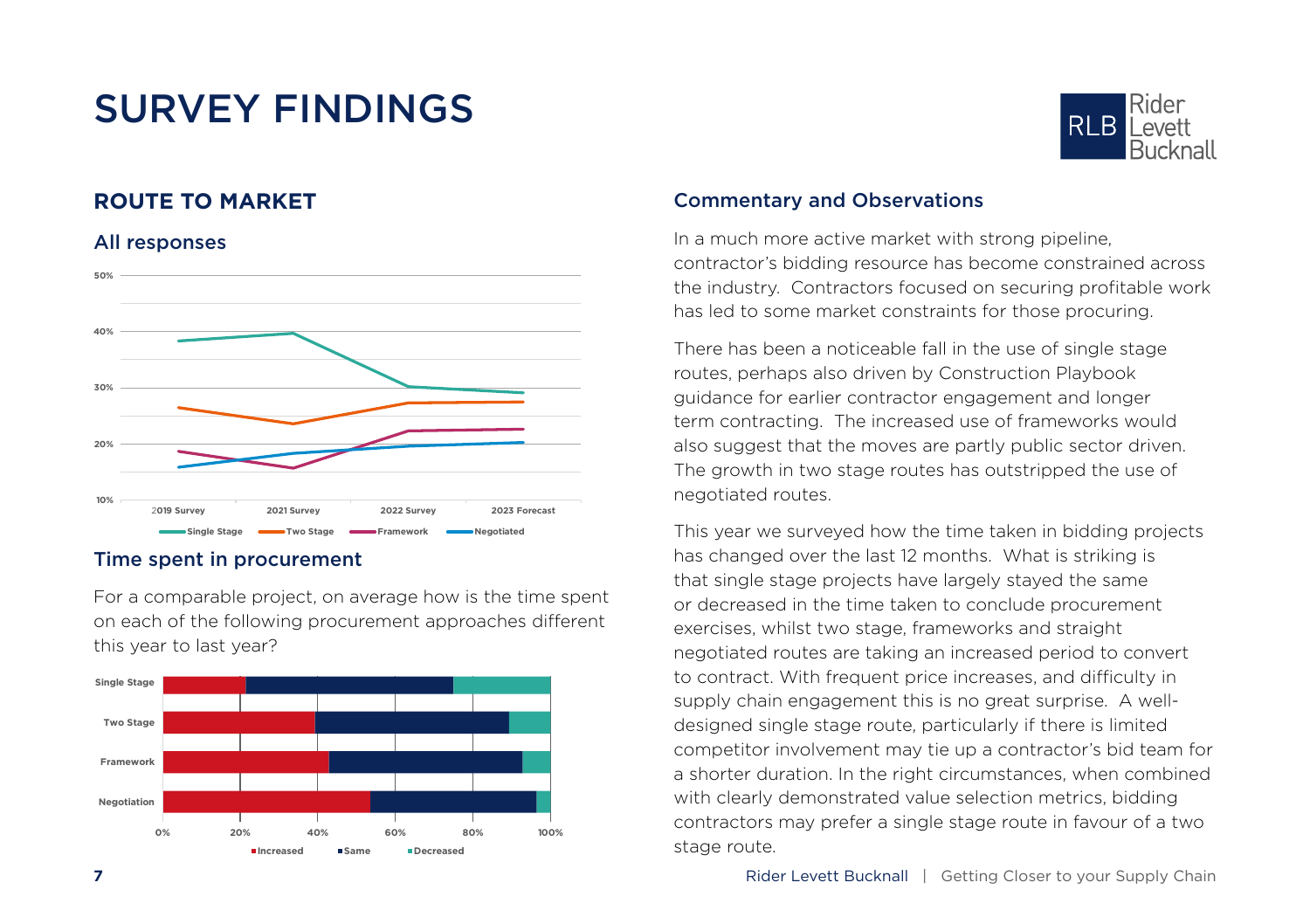

### **ROUTE TO MARKET**

#### Breakdown by size of project



#### Commentary and Observations

Size of a project has a significant bearing on the route to market. The smallest project ranges dominated by frameworks and negotiation being most common in the £2.5m to £7.5m range. Single stage procurement is still common in mid size contracts, with two stage becoming increasingly frequent after £15m in project value.

ain<br>ge.<br>tor<br>8 A \<br>securin<br>part A very busy market where securing the best supply chain partners is a key challenge.

**London based Contractor**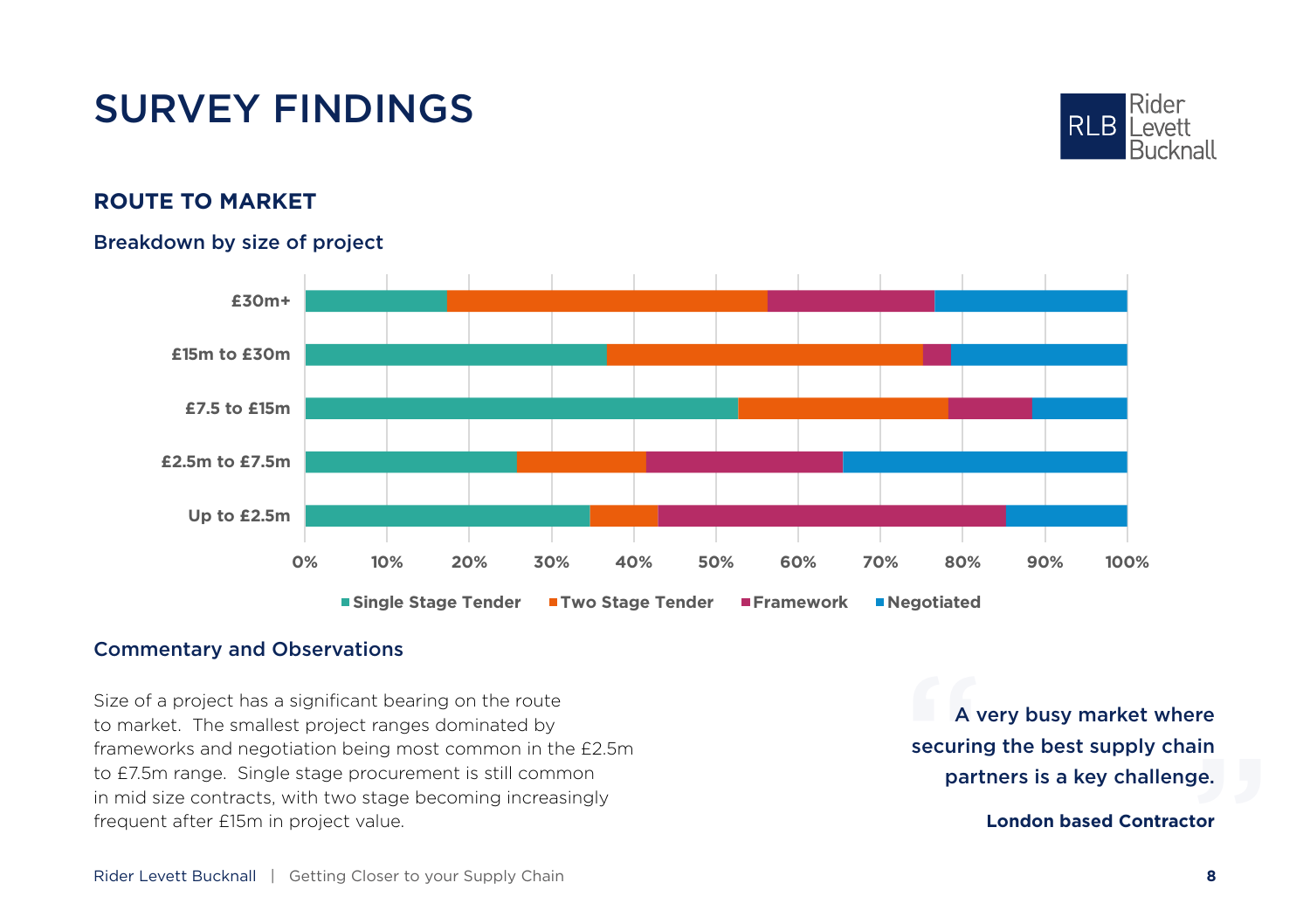### **FORM OF CONTRACT**

Split of Projects

#### **0% 20% 40% 60% 80% 100% 2019 Survey 2021 Survey 2022 Survey**

**Design and Build Traditional without Quants Traditional with Quants E Construction Management / Management Contracting E Bespoke / Other** 



#### Tender Design Status on a Design and Build



#### Commentary and Observations

The trend towards traditional forms of contract has continued with a swing of over 10 percentage points since our 2019 survey. With the ONS data showing Repair and Maintenance output increasing at a quicker rate than New Work the change is likely to be partly reflecting the nature of projects.

However, with contractors seeing growing pipelines and increased supply chain volatility, appetite for significant design risk is likely to have waned over the period too. On top of which, a possible push from clients wishing to retain further design control as the industry increasingly focuses on quality. Construction Management and Management Contracting remain a tiny proportion of surveyed volume but have also decreased in the period.

The stage of design at the point of tender on a Design and Build has seen a more significant swing. Stage 4 is now the significant part of the tender volume, with 'thoroughbred' design and build now a rarity. Covid uncertainty last year may have pushed back the large investment decisions of starting construction but provided the opportunity for clients to progress design. Contractor aversion to design risk is also a likely factor in a market where contractors face significant price risk.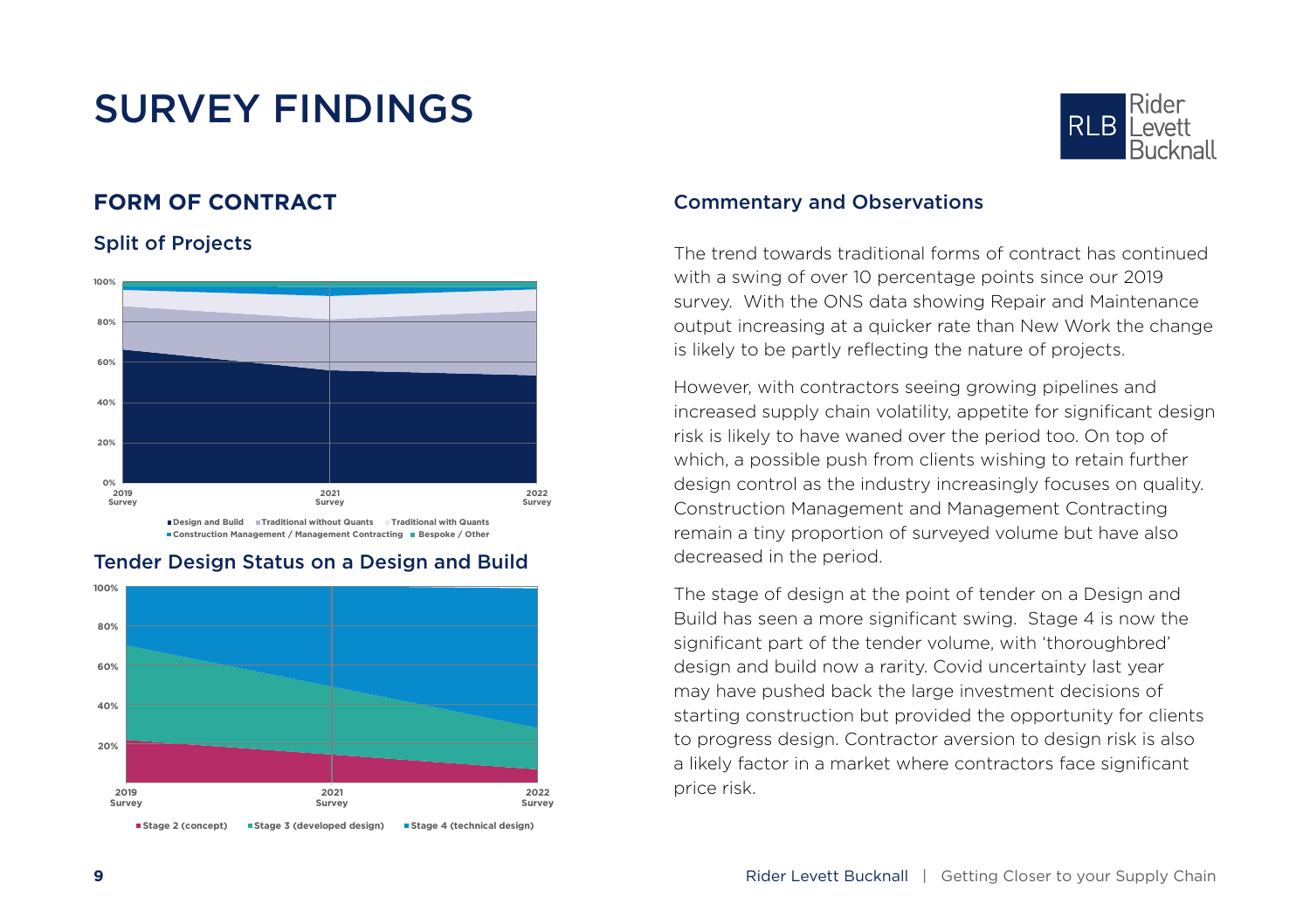#### Detailed heat mapping

In this section we map our competitiveness score to microlevel project attributes. Our competitiveness score is a measure of the level of open competition in tender processes and identifies the likely market acceptance against each project type.

Lower values (shaded red) are a reflection of less competition such as negotiated routes to market and deemed more heated. Higher values (shaded yellow) reflect more competitive routes to market such as single stage tenders.The level of competition may be a factor of both client 'push' and market 'pull'.

reu,<br>ded<br>n The<br>trar<br>ach<br>inve The Construction Playbook's objective is transformational change in our industry. To be achieved by harnessing the government's huge investment programme to demand better outcomes for government and citizens. This change will affect the way buildings and infrastructure are procured, how the supply chain is incentivised and rewarded and how success is measured.

#### **Andy Stamps, UK Head of Infrastructure**



**Competitiveness Score**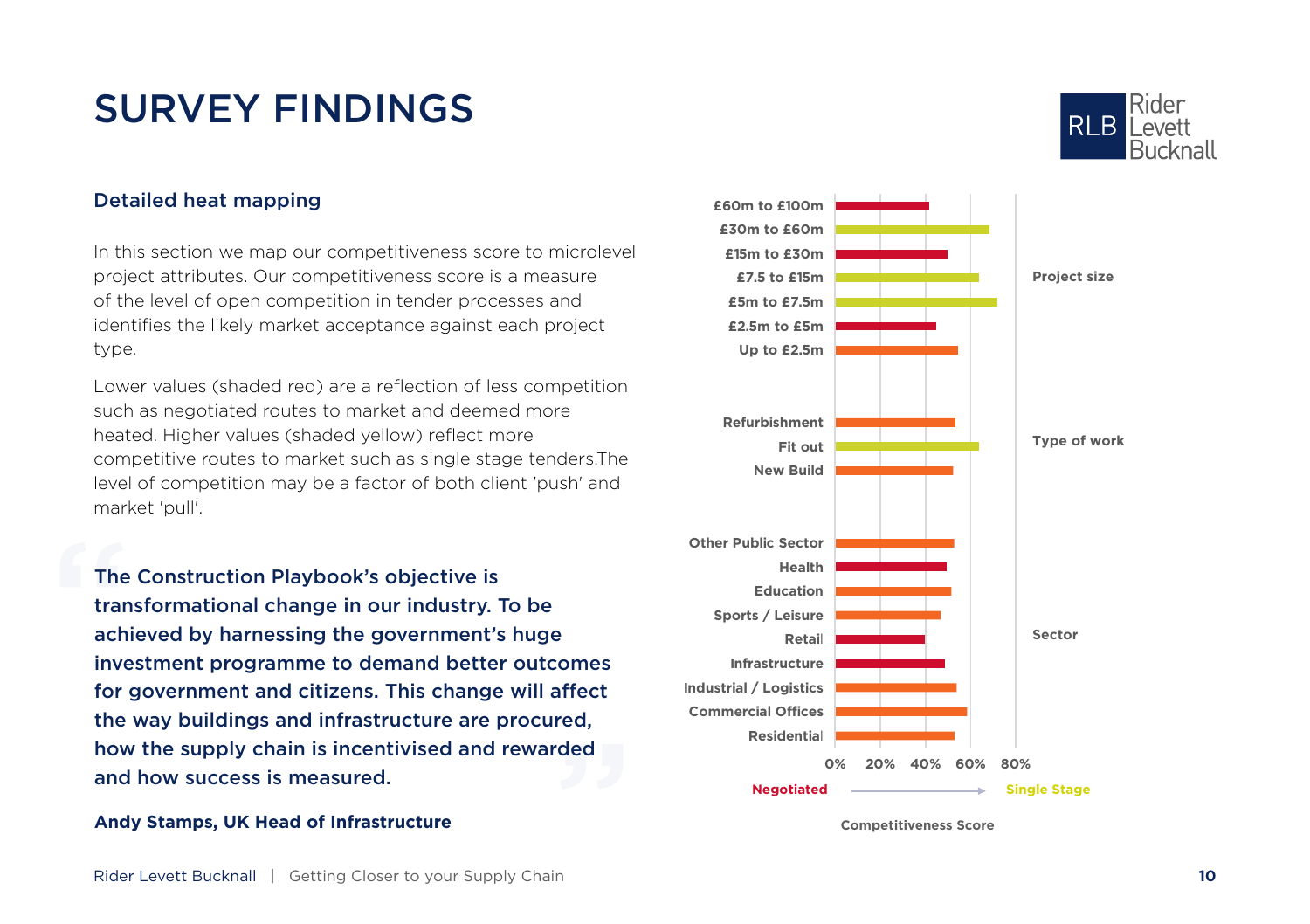### **DETAILED HEAT MAPPING**

### Commentary and Observations

Health and Infrastructure sectors are looking particularly heated in procurement activity. Perhaps more surprising is the retail sector being less competitive, perhaps a sign of the relatively small number of specialists in the sector as clients start to turn back on projects.

Smaller turnover contractors tackling projects less than £5m are using competitively tendered routes less frequently. Projects with values in the £15m to £30m range are also securing more work by negotiation and frameworks. Projects in the range of £5m to £15m are seeing more competitive procurement landscapes.

Interestingly projects in the range of £30m to £50m are seeing more competition, which is partly driven by the use of two stage routes and partly by frameworks, which may have a competitive element to contract award.

The South West and South East regions are still seeing reasonable levels of single stage tenders compared to other UK regions.



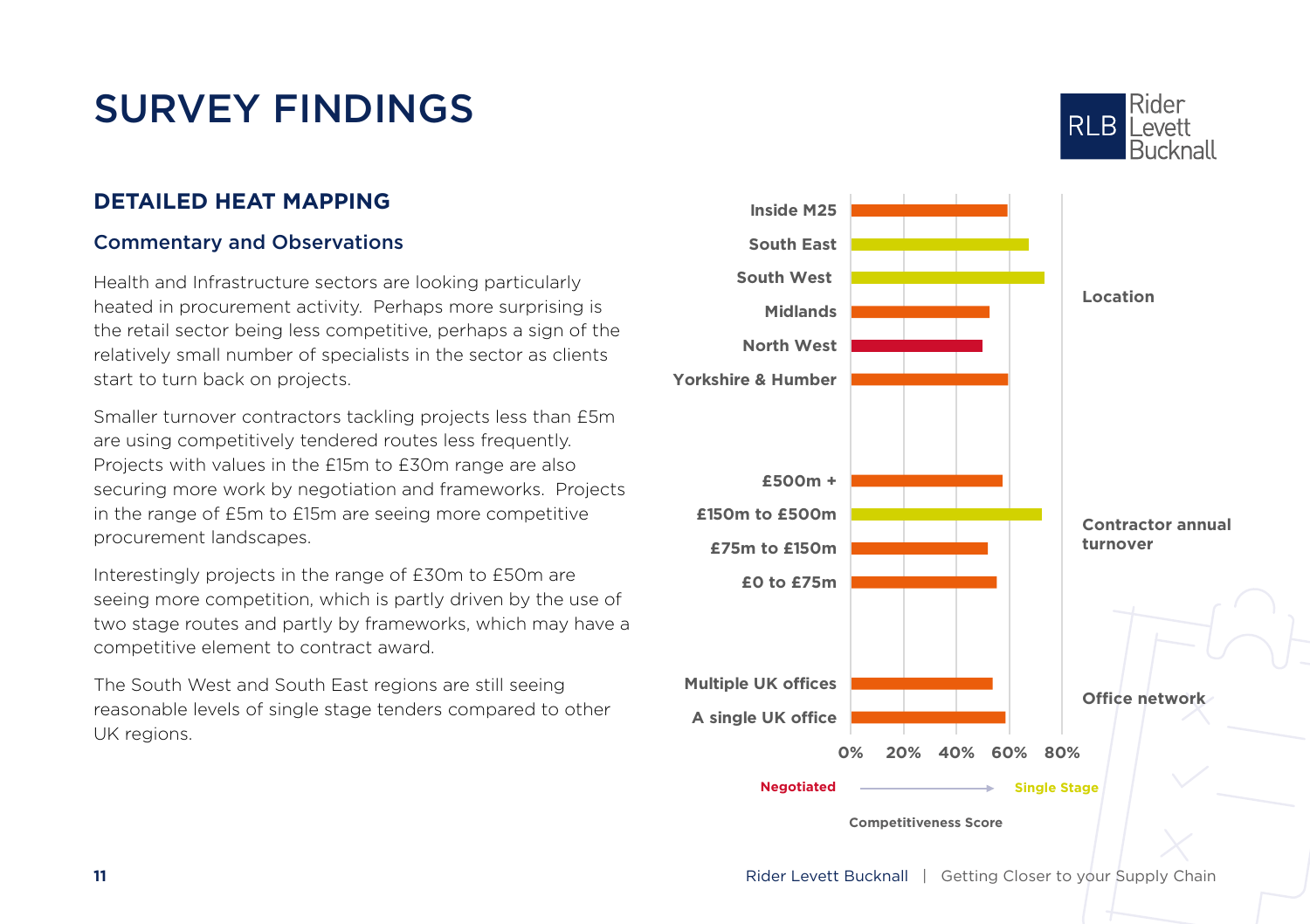

### **FIXED PRICE MITIGATION MEASURES**

Our survey this year also asked contractors for the mitigation measures being deployed.to deal with material price volatility and availability. Approximately a quarter of measures are in collaboration with Employers, with the rest fairly equally split between programming measures and supply chain measures.

| Programme<br>Led | <b>Early ordering</b>                         | Materials ordered / called off at a site level early and stored for use           |                                                                                                                                                         |
|------------------|-----------------------------------------------|-----------------------------------------------------------------------------------|---------------------------------------------------------------------------------------------------------------------------------------------------------|
|                  | <b>Stockpiling</b>                            | Stockpiling of materials in a central location to feed a number a number of sites |                                                                                                                                                         |
|                  |                                               | <b>Vertical Integration</b>                                                       | Unbundling packages (for example MEP), buying labour only packages with direct<br>procurement of materials, self-manufacture of components or materials |
|                  | <b>Supply Chain:</b>                          | Risk Share (supply chain)                                                         | Share mechanism of any price increases down the supply chain with sub-contractors                                                                       |
|                  | <b>Commercial &amp;</b><br><b>Procurement</b> | Widening supply chain                                                             | Enlarging the base of supply chain partners                                                                                                             |
|                  | Narrowing supply chain                        | Concentrating supply chain to leverage buying power                               |                                                                                                                                                         |
|                  | <b>Financial hedging</b>                      | Using financial hedging instruments against raw material price fluctuations       |                                                                                                                                                         |
|                  | <b>Employer</b>                               | <b>Risk sharing (employer)</b>                                                    | Share mechanism of any price increases upwards with the Employer                                                                                        |
|                  | <b>Shared</b>                                 | Design out                                                                        | Designing out heated trades or finding alternative specifications or suppliers in<br>collaboration with the Employer                                    |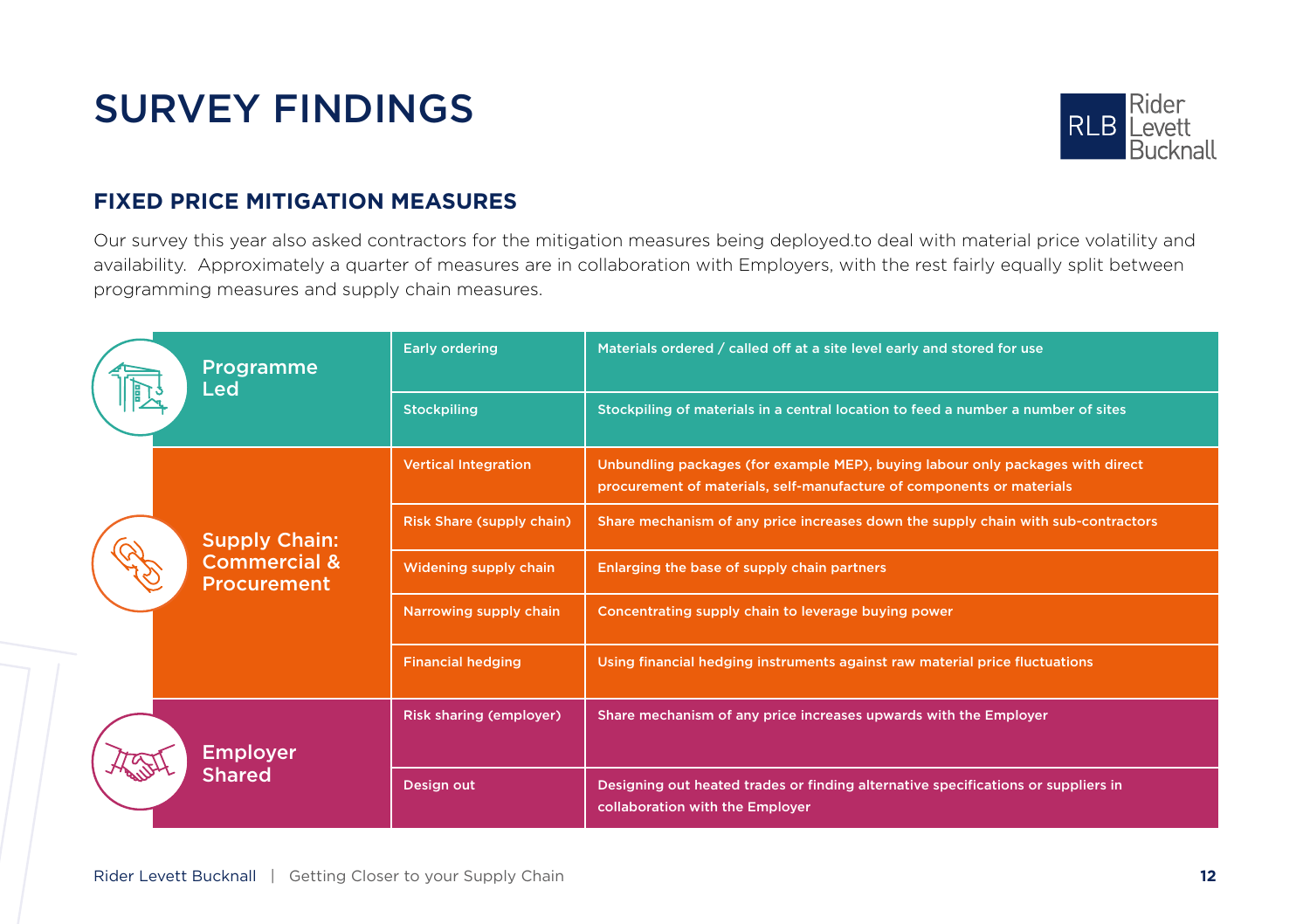### **FIXED PRICE**

Durations



### Responses to price volatility and availability



**Employer Shared Programme Led Commercial & Procurement**



#### Commentary and Observations

Probably the stand out market condition of 2021 has been the difficulty for contractors to offer significant fixed price durations. Our 2021 survey reported 75% of respondents seeing fixed price durations decreasing, which has undoubtedly been the case. These figures are largely unchanged since last year, with few contractors yet having confidence in volatility decreasing meaning they may be able to offer longer fixed price periods.

Our survey findings were an overwhelming number of contractors offering fixed price durations of 6 months or less. This does not accord with our practice where we are seeing a significant number of clients securing fixed price contracts in excess of 12 months. The results are expected to reflect difficulty in both holding tender figures and entering into fixed price contracts. We are seeing increasing number of contractors requiring extended final contract negotiations so that they back off fixed prices down the supply chain from the outset of the project.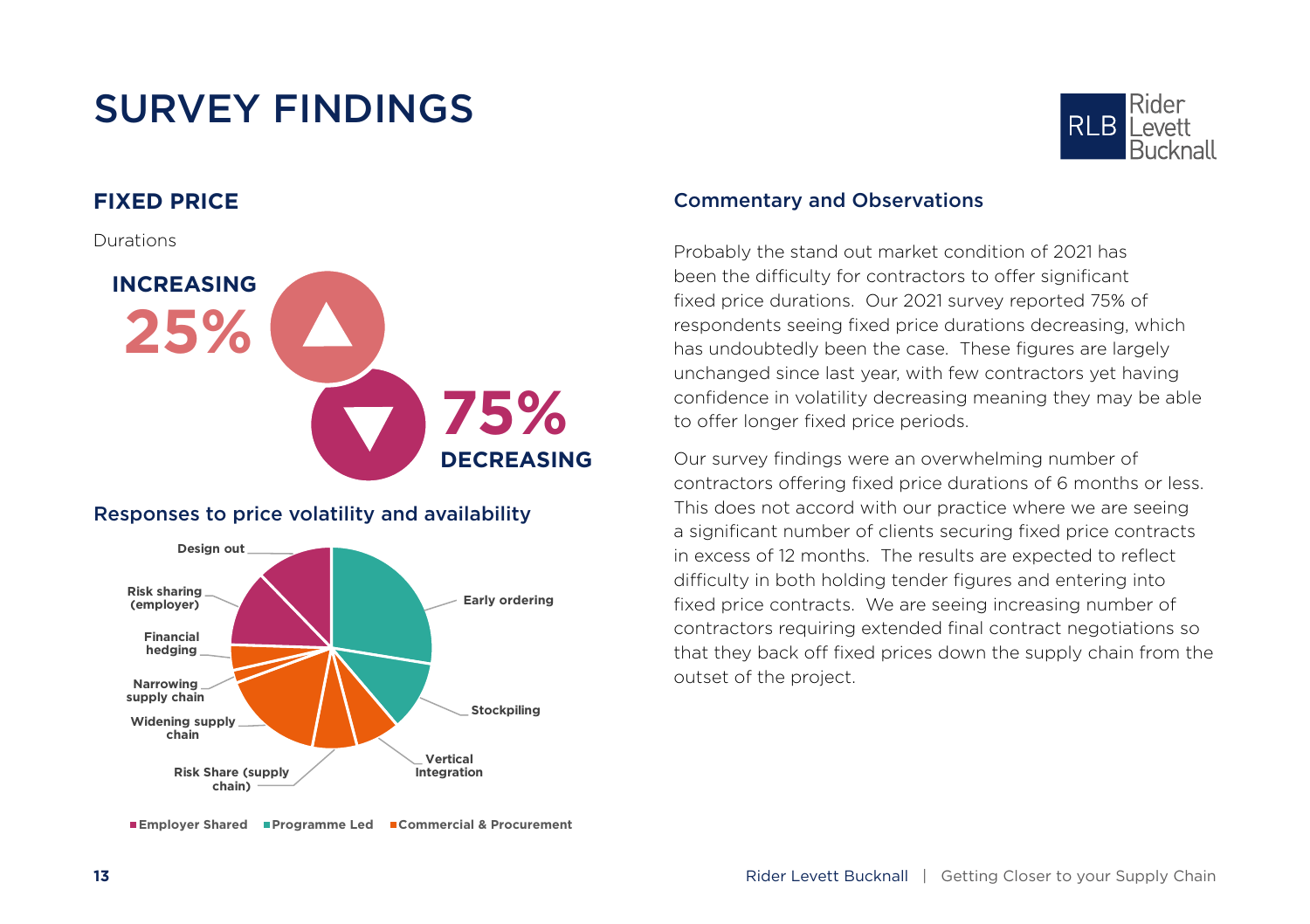

### **TRADE HEAT MAP**

This table represents the percentage of respondents who identified the least trade capacity.

| Trade                          | Yorkshire & Humber | <b>North West</b> | <b>Midlands</b> | South West | <b>South East</b> | Inside M25 | <b>UK</b> |
|--------------------------------|--------------------|-------------------|-----------------|------------|-------------------|------------|-----------|
| Groundworks                    | 8%                 | 12%               | 8%              | 0%         | 0%                | 5%         | 6%        |
| Piling                         | 17%                | 18%               | 6%              | 13%        | 13%               | 5%         | 11%       |
| Steelwork                      | 17%                | 12%               | 14%             | 13%        | 13%               | 3%         | 8%        |
| <b>Concrete Frame</b>          | 17%                | 18%               | 8%              | 6%         | 6%                | 3%         | 11%       |
| Facade & Curtain Walling       | 25%                | 18%               | 19%             | 25%        | 25%               | 16%        | 22%       |
| Brickwork / Blockwork          | 17%                | 18%               | 25%             | 19%        | 19%               | 16%        | 18%       |
| Dry Lining                     | 0%                 | 6%                | 6%              | 13%        | 13%               | 11%        | 7%        |
| Roofing                        | 0%                 | 0%                | 3%              | 0%         | 0%                | 5%         | 3%        |
| <b>MEP</b>                     | 0%                 | 0%                | 0%              | 6%         | 6%                | 8%         | 4%        |
| Finishes                       | 0%                 | 0%                | 3%              | 0%         | 0%                | 0%         | 1%        |
| Bespoke Joinery                | 0%                 | 0%                | 6%              | 6%         | 6%                | 19%        | 7%        |
| General Joinery                | 0%                 | 0%                | 3%              | 0%         | 0%                | 3%         | 1%        |
| <b>Architectural Metalwork</b> | 0%                 | 0%                | 0%              | 0%         | 0%                | 5%         | 1%        |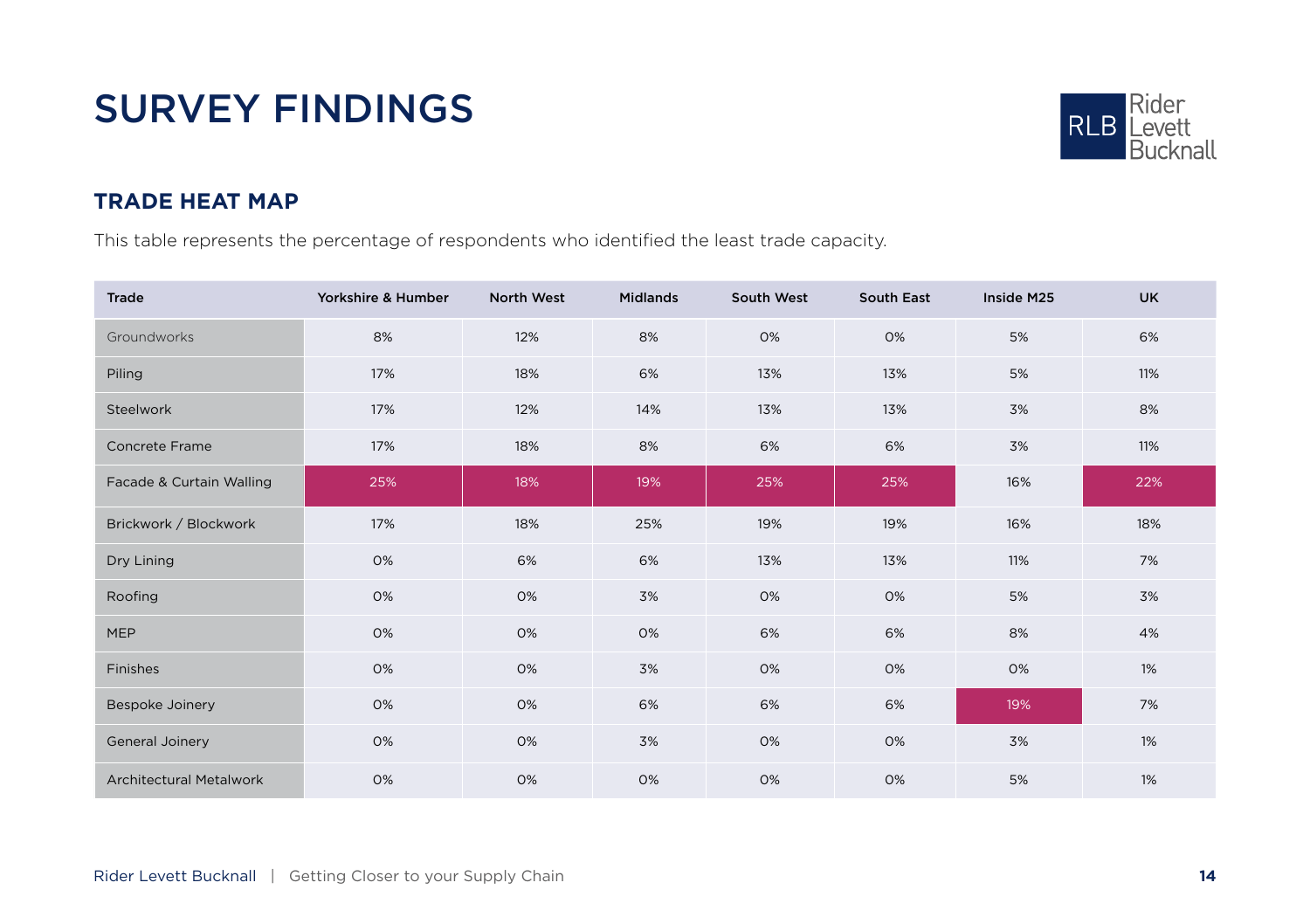# Commentary and Observations Single stage Two-stage Framework Negotiated South West **Inside M25** South East

As in previous years, there remains significant variations in regional approaches to procurement. Regions with significant outliers include the South West, which is far more dominated by Single Stage tendering and the North West where those we surveyed were far more reliant on Frameworks for their work.

Midlands based contractors are seeing the least single stage tender routes, with their projects relatively equally distributed between the principal routes to market. London and South East based contractors, as in previous years, have the highest use of two stage tendering. This is believed to partly result from the skew towards larger project size.

### SURVEY FINDINGS

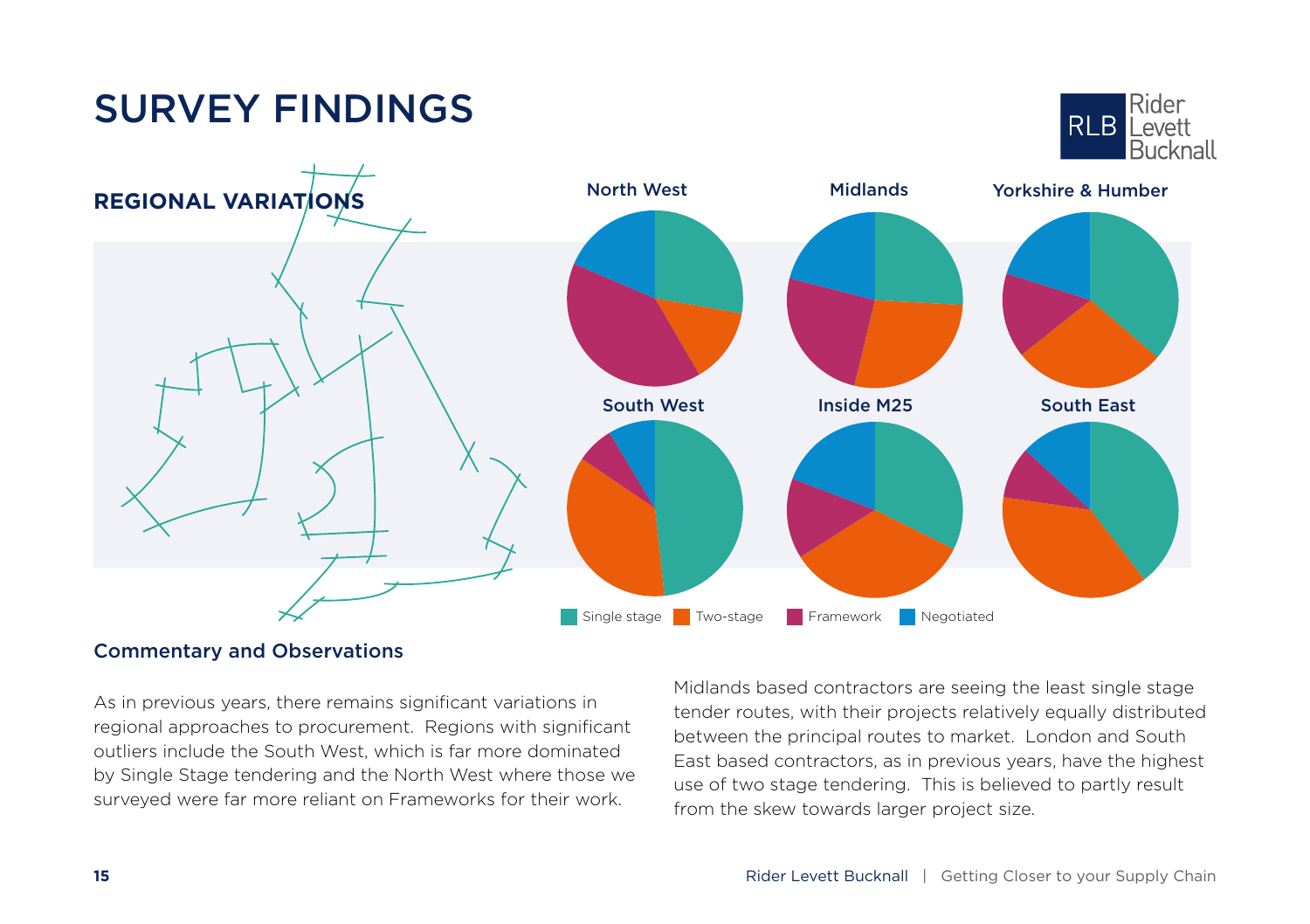

### **REGIONAL PRESSURE POINTS - KEY ISSUES IN NEXT 12 MONTHS**



#### Commentary and Observations

This year's survey is dominated by contractor's input side risks dominating concerns: supply chain capacity and both material and labour availability and cost all dominating concerns. The South West has peaked concern regarding material cost availability. There is a north-south divide in pipeline concerns with all southern regions having less concern.

As may be expected, labour availability and cost is of greatest concern in London, the market having been historically more dependent on migrant labour.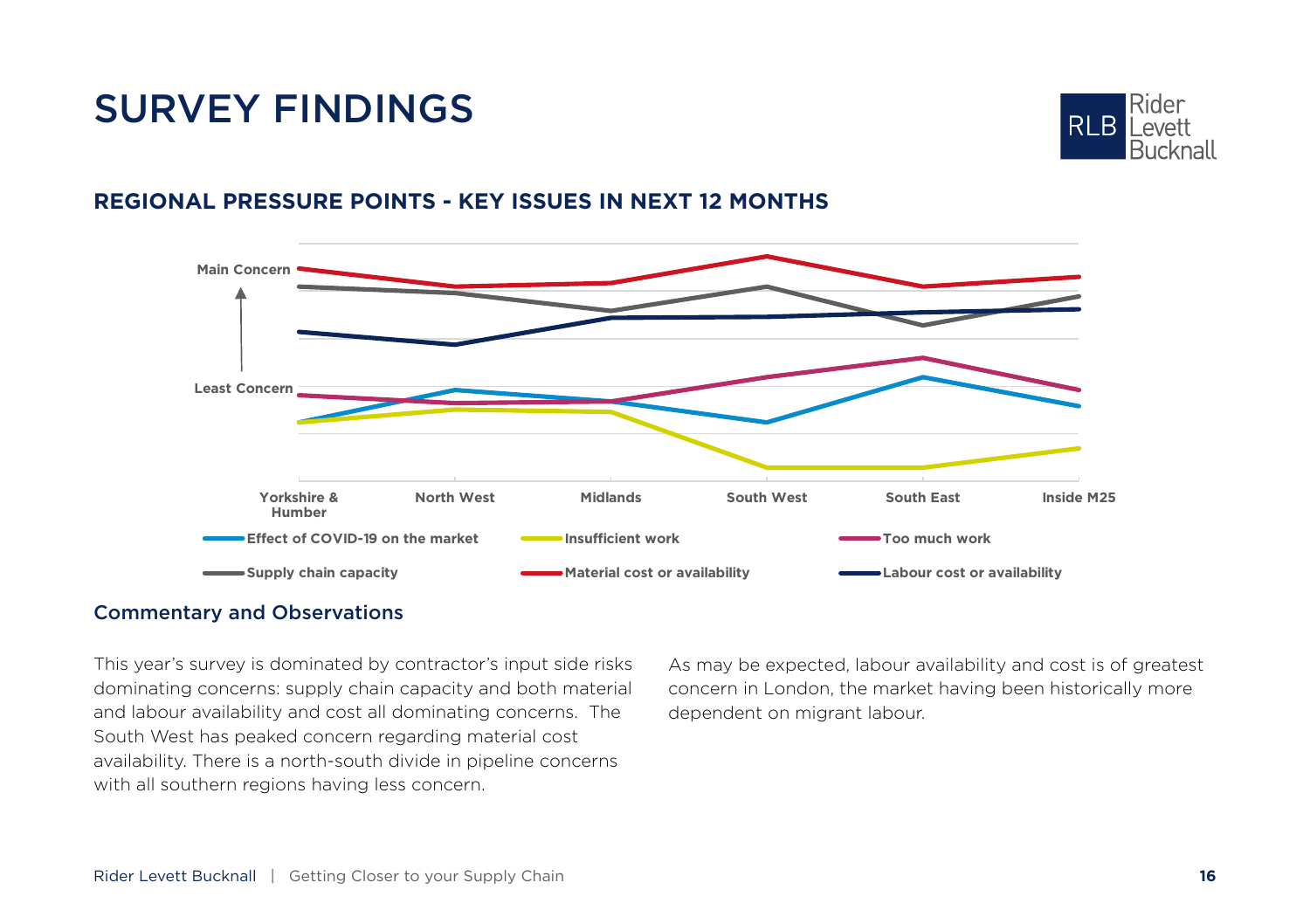



**% Change in New Orders 2020 to 2021**

Size of bubble represents construction output for that region (2021).

New Orders track 12 months to end of 2021

Source: ONS February 2022.



#### Commentary and Observations

Volatility in new orders has been unprecedented in the last two years. As new orders and pipeline increase, contractors are generally less willing to follow competitive procurement routes.

The graph opposite shows regions with their procurement competitiveness score plotted against new orders.

Those regions bucking the expected trend line are Yorkshire and Humber (relying on more negotiated and frameworks) and the South East which is seeing more competitive routes being followed despite the pipeline prospects.

> tle<br>gn.<br>tor  $\frac{1}{16}$ <br>then  $\frac{1}{16}$ Taking a project to Stage 4 and then procuring under a single stage design and build doesn't make sense. The Main Contractor has little way of influencing the design.

#### **London based National Contractor**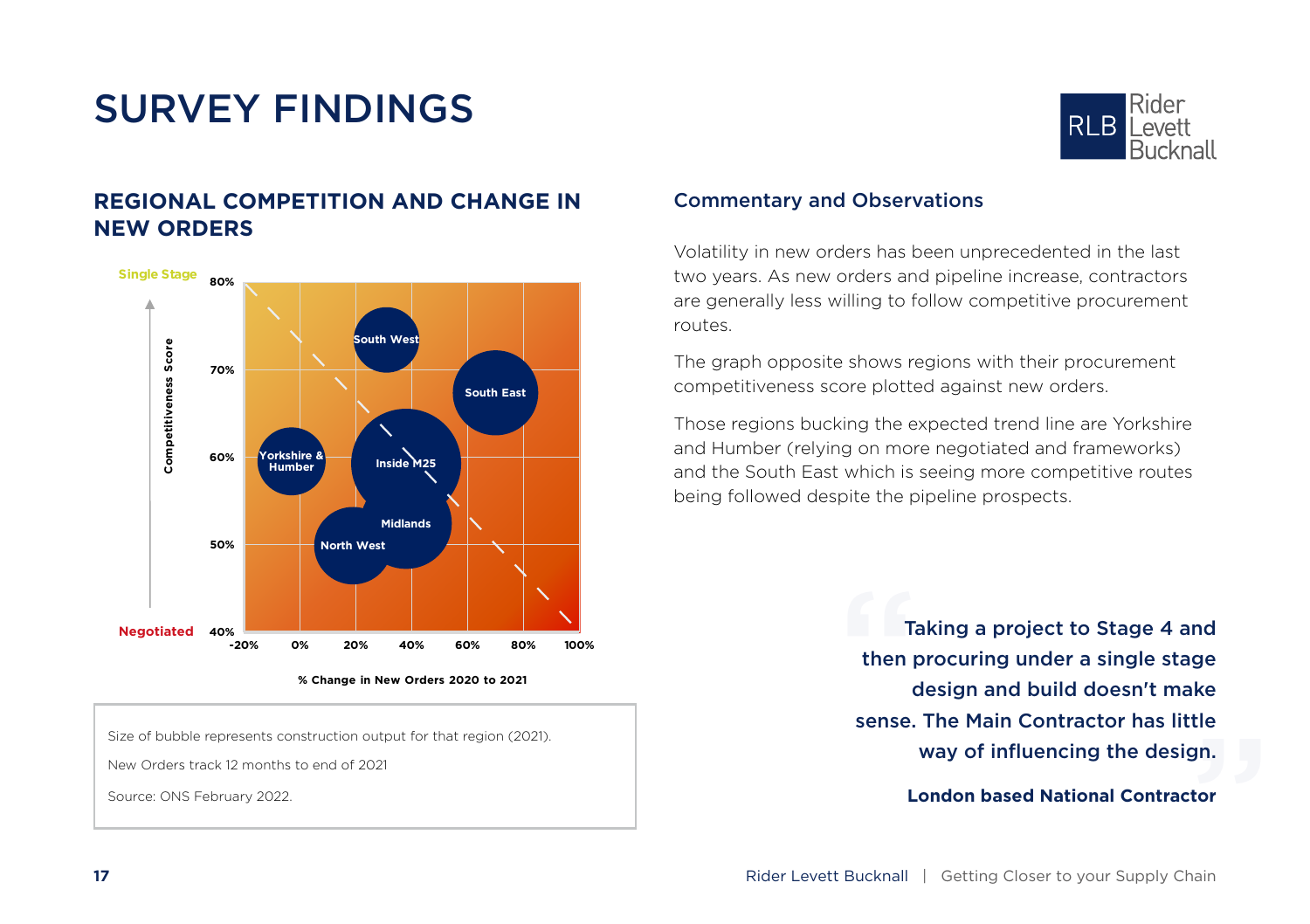

### **VALUE SELECTION CRITERIA**

Value based selection in procurement has gained prominence through 2021. With key government policy, such as the Construction Playbook directing industry to adopt the practice.

#### Commentary and Observations

Following a fall back in our 2021 survey results of best practice adoption of value-based procurement, our 2022 survey is showing far more positivity.

In the public sector, value-based selection is now reported in 74% of projects and nearly 60% adopting the best practice

of making explicit the project's value selection criteria. Both have grown since 2019. Closing this gap between good and best practice is clearly a focus with initiatives such as the Construction Innovation Hub's Value Toolkit.

In the private sector adoption rate have also improved significantly, but with levels not returning to those in 2019. In many cases this result from a viability squeeze as costs are often increasing more than value side metrics. In the private sector, the proportion of projects making selection criteria clear is less. A procurement exercise making clear the valuebased decision making to be applied is likely to have wider market appeal and therefore attract more interest in a heated market.

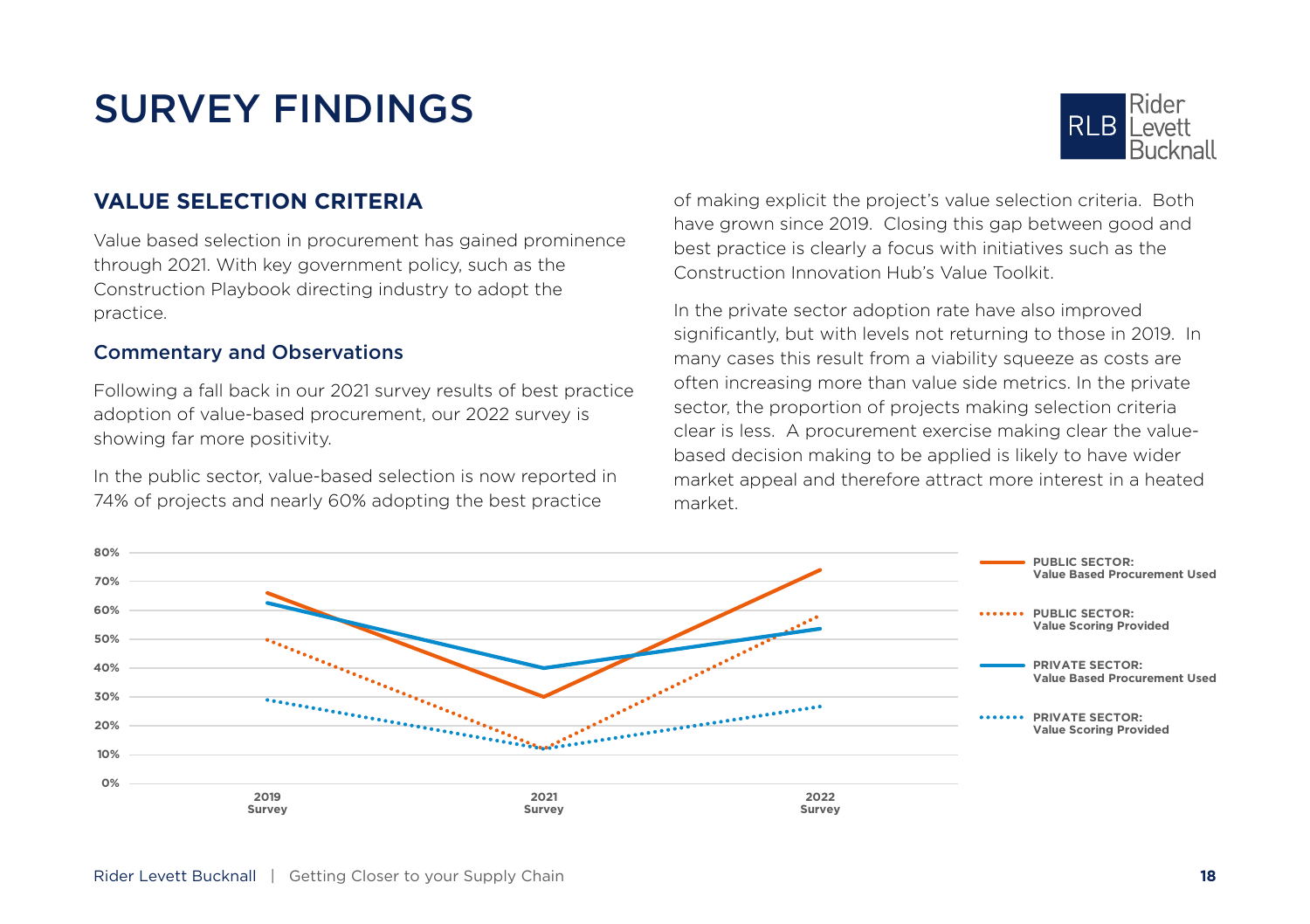### **DIGITISATION OF PROCUREMENT**

Current Use of BIM in Procurement



**0 - 25% Adoption 26 - 50% Adoption 51 - 75% Adoption 76 - 100% Adoption**

Outer Ring 2022, Middle 2021, Inner 2019



#### Comments and Observations

Sharing models at tender stage remains a static position in our surveys. This issue was explored in a recent [RICS article](https://ww3.rics.org/uk/en/journals/construction-journal/why-we-should-use-bim-at-tender-stage.html ) authored by Paul Beeston. In it he explored that designers are unwilling to share incomplete models for the fear of miscommunication.

Instead of holding back information, procurement activity should embrace guidelines which provide a framework for clarity on design status and process. A model for bridging the digital gap in procurement is shown below.

There is some comfort that BIM is being used more frequently at tender stage on larger projects.



#### **19 19** Rider Levett Bucknall | Getting Closer to your Supply Chain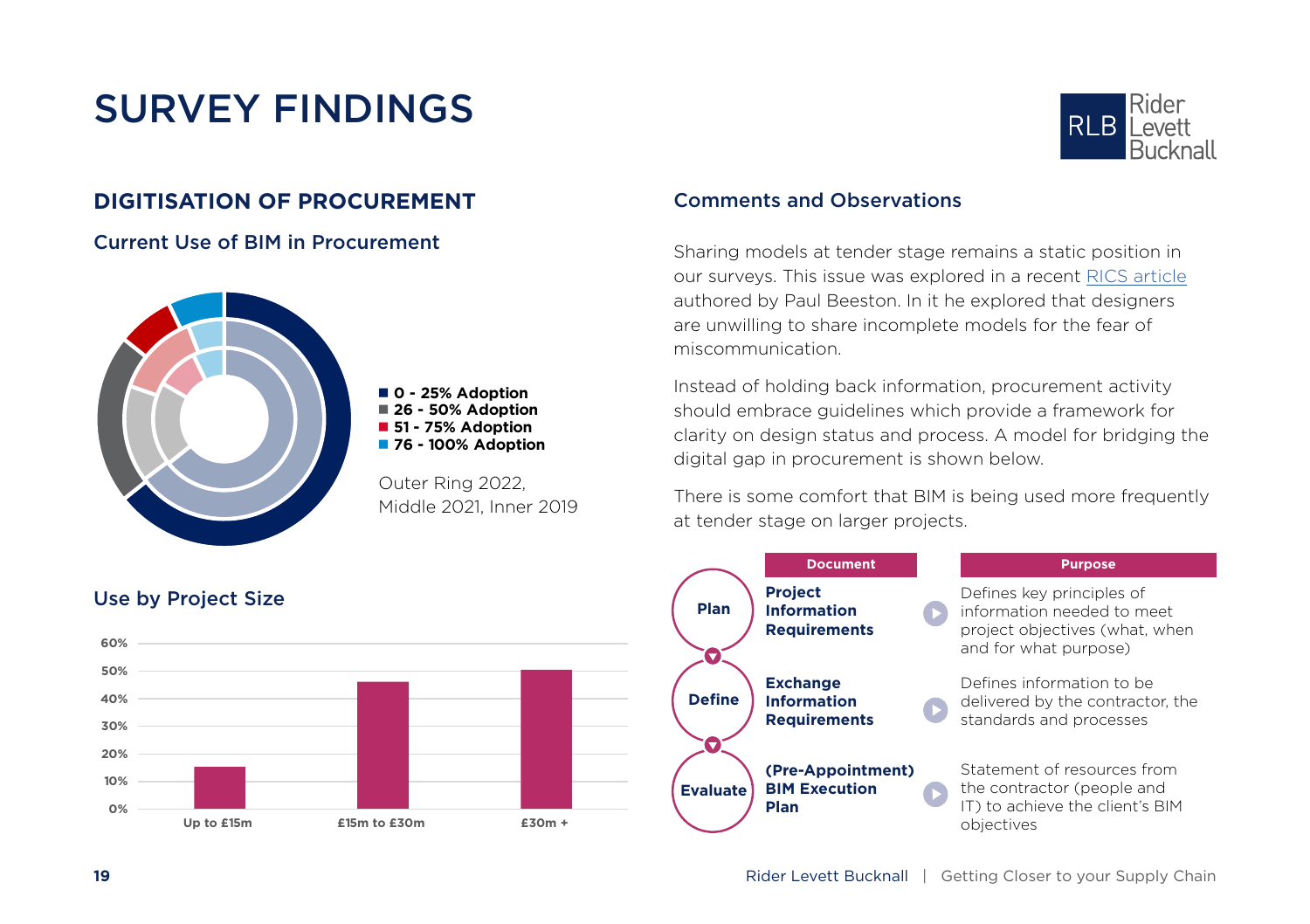

### **MODERN METHODS OF CONSTRUCTION**

#### Rates of Adoption **Barriers is a Rates of Adoption**



#### Commentary and Observations

Average adoption rates of MMC have fallen back since our last survey; still at nearly a quarter of projects. Optimism remains high at future adoption rates, as it has in previous surveys, so the barriers to adoption are seemingly impenetrable. Looking at those barriers, in the current market context supply chain capacity and cost pressures account for 40% of stated barriers. Interestingly, plotting the trend over the course of our surveys, costs are now less frequently citied (possibly meaning more sophisticated analysis of the cost of MMC) but design team resistance has increased.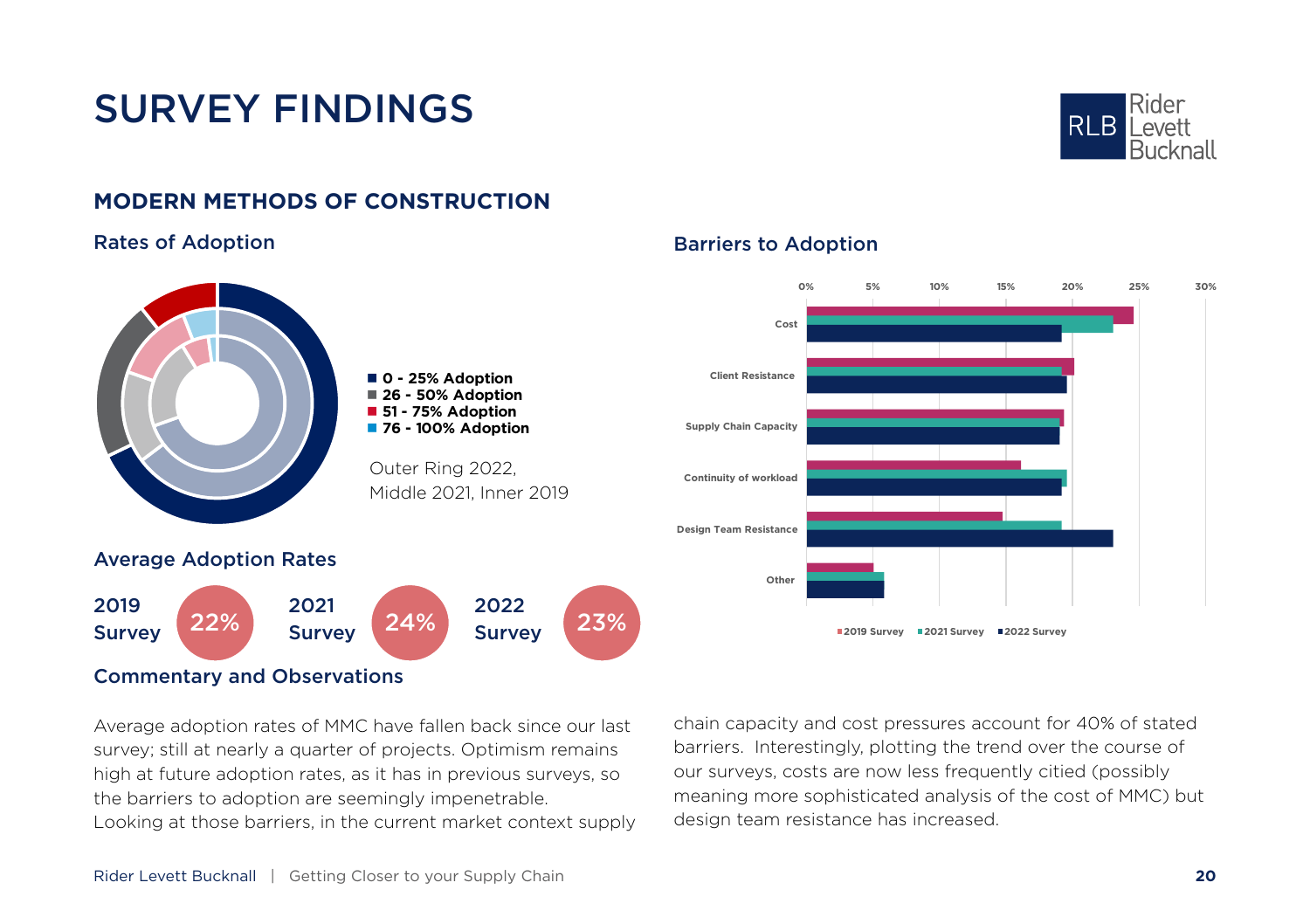### <span id="page-21-0"></span>**CONCLUSION**



As a result of our survey and analysis, the following provides an overview of the issues raised together with some proactive measures to facilitate the best procurement outcomes.

| <b>Key Findings</b>                                                                                   | What it means to you                                                                                                                    | <b>Consider the following</b>                                                                                                                                                    |
|-------------------------------------------------------------------------------------------------------|-----------------------------------------------------------------------------------------------------------------------------------------|----------------------------------------------------------------------------------------------------------------------------------------------------------------------------------|
| The average fixed price period<br>being offered by contractors has<br>decreased rapidly, but only 25% | More heated markets and longer<br>project durations are likely to<br>have less market appeal.                                           | Employer led mitigation measures are likely to make the project<br>٠<br>more appealing to the market, potentially exposing the project to<br>more contractors willing to tender. |
| of projects have clients actively<br>assisting in mitigation                                          | Contract negotiations are likely to<br>take longer to conclude than may<br>have historically been the case.                             | Earlier engagement further down the supply chain to secure back<br>٠<br>to fixed price for the main contractor                                                                   |
|                                                                                                       |                                                                                                                                         | Phasing works to mitigate cost risk (e.g. separation of enabling<br>٠<br>contractors and fit out packages)                                                                       |
| A shift towards Stage 4 design<br>being issued at tender stage for                                    | Increased design cost to get a<br>contractor on board.                                                                                  | Market testing key packages to get greater cost certainty prior to<br>٠<br>progressing to Stage 4                                                                                |
| Design and Build (now 71% of<br>projects - a shift of 20%)                                            | Later contractor engagement is<br>likely to result in less contractor<br>input on buildability and supply<br>chain risk.                | Supply chain engagement to get input on buildability prior to<br>٠<br>main contractor selection                                                                                  |
|                                                                                                       |                                                                                                                                         | Consider if a Hybrid Two Stage route to market may give you the<br>٠<br>upfront cost certainty required                                                                          |
| BIM is still not being provided<br>at tender stages, with only 28%                                    | Contractors may not be<br>harnessing the benefits of BIM<br>to price less risk and achieve<br>better pricing and programme<br>outcomes. | Engage designers in procurement planning                                                                                                                                         |
| of projects providing models in<br>procurement                                                        |                                                                                                                                         | Make BIM planning central to the procurement process, not an<br>٠<br>afterthought                                                                                                |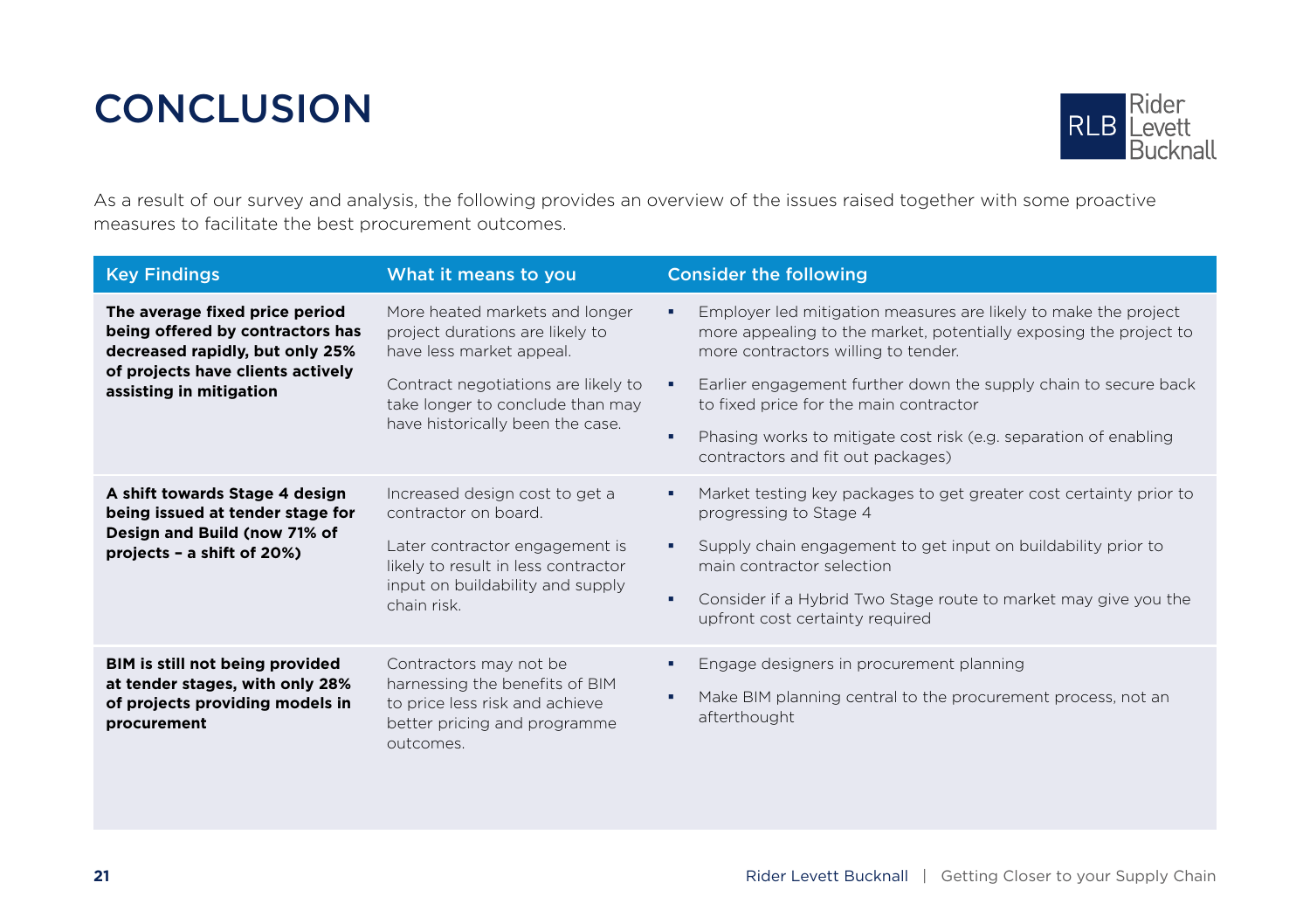### **CONCLUSION**



| <b>Key Findings</b>                                                                                                                                                                       | What it means to you                                                                                                                                                                                                      | <b>Consider the following</b>                                                                                                                                                                                                                                     |
|-------------------------------------------------------------------------------------------------------------------------------------------------------------------------------------------|---------------------------------------------------------------------------------------------------------------------------------------------------------------------------------------------------------------------------|-------------------------------------------------------------------------------------------------------------------------------------------------------------------------------------------------------------------------------------------------------------------|
| An increase in the popularity of<br><b>Traditional Procurement Routes</b><br>(to 43% of Projects)                                                                                         | Undertake proper risk review of tender documents<br>to ensure design coordination.<br>Consider how to achieve specialist design<br>coordination.<br>Consider how to gather buildability advice into the<br>design stages. | Consider that a two stage process may provide<br>٠<br>buildability input, even if more frequently used in<br>Design & Build arrangements.<br>Engage contractors in post tender review with<br>٠<br>the aim of buying out the outturn cost, not<br>tendered price. |
| A rebound in projects using<br>value-based selection criteria<br>in procurement, now 74% of<br>projects, but with 16% fewer<br>projects making explicit their<br>value selection criteria | Projects using value-based procurement are likely<br>to be more attractive to contractors and may allow<br>projects to widen the net of interested contractors                                                            | Using value-based procurement and sharing the<br>٠<br>value selection criteria results in better outcomes<br>Using the Construction Innovation Hub's Value<br>٠<br>Toolkit to embed value decision making                                                         |
| Supply side risks remain the<br>largest concern for contractors<br>in the next 12 months                                                                                                  | Projects with tight timescales and extended<br>programmes may be less attractive or see greater<br>risk allocations.                                                                                                      | Review early order commitment<br>٠<br>Design out heated trades and consider material<br>٠<br>sourcing to mitigate inflation risk<br>Consider risk allocation in contracts<br>٠                                                                                    |
| <b>Static adoption rates of</b><br><b>MMC</b>                                                                                                                                             | MMC adoption rates are intrinsically linked to<br>procurement strategy and may dictate a departure<br>from linear 'design-procure-construct' thinking.                                                                    | Procurement needs to be considered earlier in a<br>٠<br>project looking to utilise MMC<br>The benefits of early construction integrator and<br>٠<br>supply chain engagement are evident in MMC<br>design                                                          |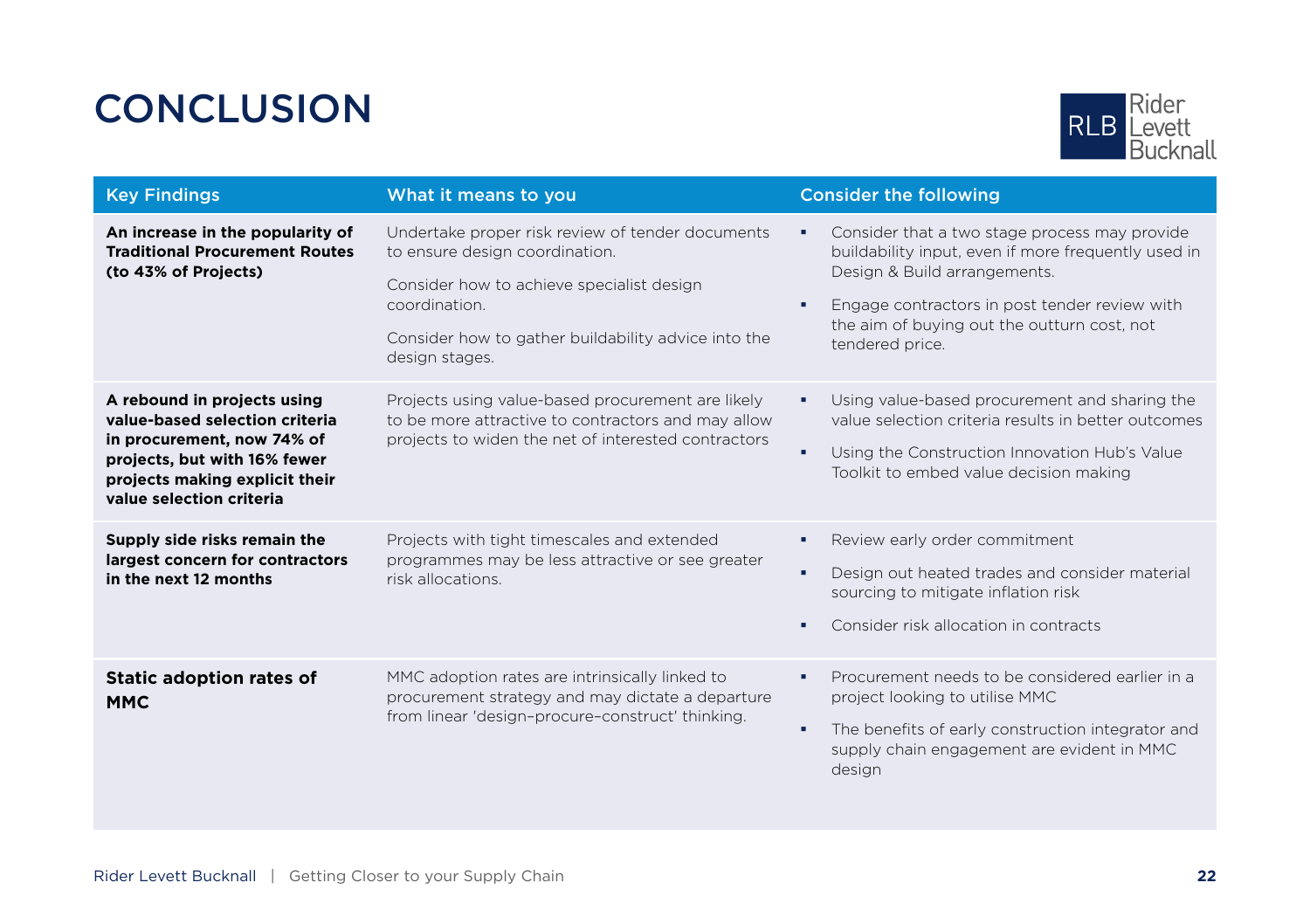### **CONCLUSION**



| <b>Key Findings</b>                                                                                                                                                                                 | What it means to you                                                                                                                                                                                           | <b>Consider the following</b>                                                                                                                                                                                                                                                          |
|-----------------------------------------------------------------------------------------------------------------------------------------------------------------------------------------------------|----------------------------------------------------------------------------------------------------------------------------------------------------------------------------------------------------------------|----------------------------------------------------------------------------------------------------------------------------------------------------------------------------------------------------------------------------------------------------------------------------------------|
| Contractors are seeing growing<br>market opportunity, whilst<br>current contract commitments<br>likely to be under commercial<br>pressure                                                           | Contractors are facing a more challenging<br>operating environment, with potentially increasing<br>corporate failure rates.<br>A tendency for the gap between tender prices and<br>outturn prices to increase. | Interrogation of all elements of contractor<br>٠<br>pricing to verify outlying bids<br>The range of surety offered to employer's in<br>٠<br>contracts and how to prevent these contributing<br>to toughening trading conditions<br>Embracing collaborative working and partnering<br>٠ |
| <b>Envelope trades including</b><br><b>Cladding &amp; Curtain Walling are</b><br>the most heated across the UK                                                                                      | Competition in the second stage of a two stage<br>may be compromised on a significant package                                                                                                                  | Pre-selection of sub-contractors in advance of<br>٠<br>main contractors<br>Ensuring value-based procurement is stepped<br>٠<br>down the supply chain                                                                                                                                   |
| <b>Negotiated tenders, frameworks</b><br>and two stage projects are<br>more frequently taking longer<br>in procurement now than 12<br>months ago (between 40% and<br>55% of projects taking longer) | Allow sufficient time in procurement planning.<br>Choices made in procurement planning are likely<br>to influence the time taken to close out a tender<br>exercise and enter into contract.                    | Set out clear and fair risk allocation in contract<br>٠<br>conditions<br>Demonstrate clear steps and timescales on<br>٠<br>employer side governance to enter into contract<br>Active planning and monitoring of procurement<br>٠<br>activity may mitigate delays                       |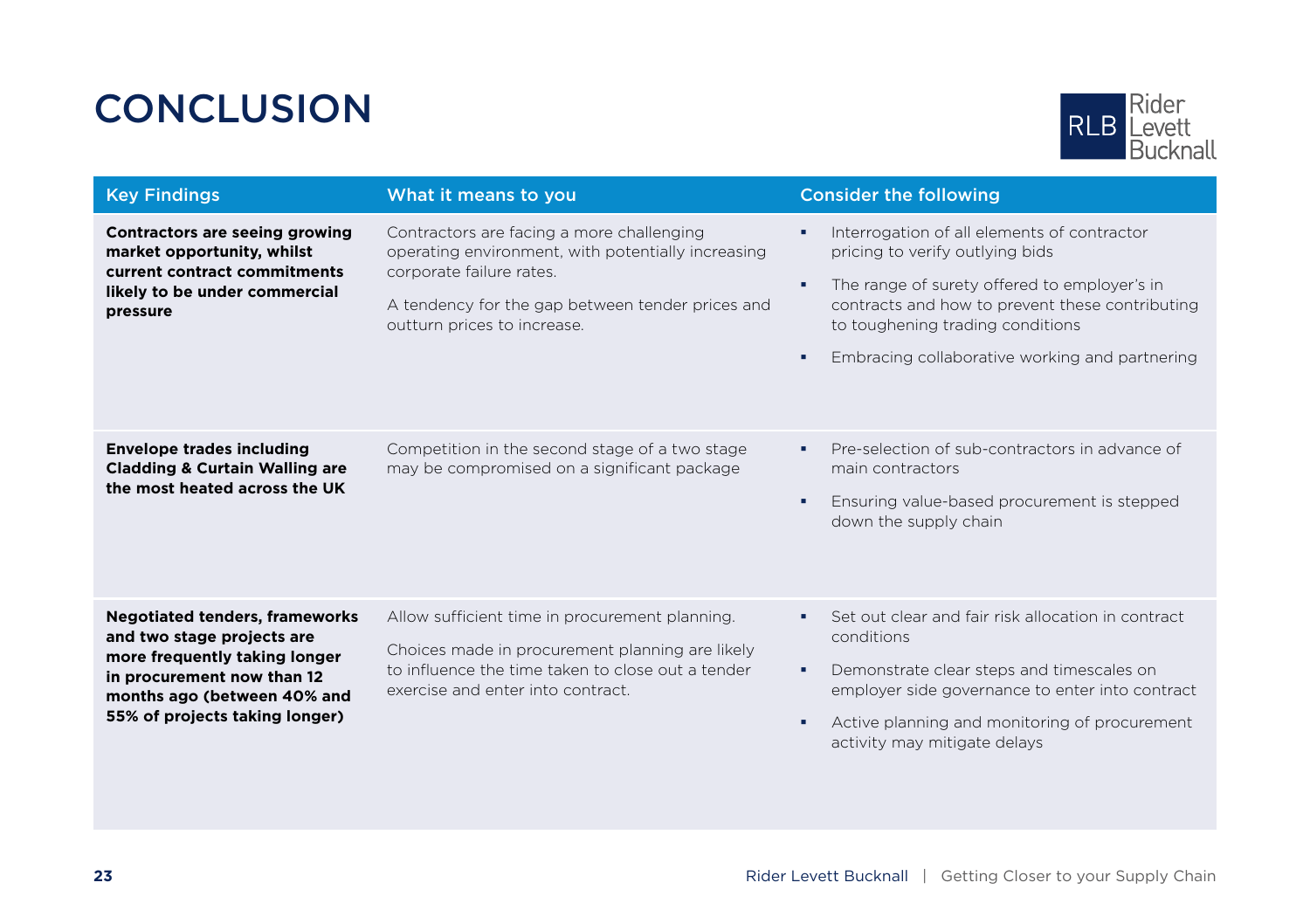### <span id="page-24-0"></span>SETTING THE AGENDA



Procurement has a key role to play in shaping the future of our industry. It can lead, support and change industry practice for the better. Here are four key industry themes where procurement plays a significant part in setting the agenda.

| <b>Procuring for Value</b><br>Achieving better outcomes<br>from procurement                       | We would like to see clearer communication of value selection metrics in procurement. In a more<br>heated market, procuring for value is likely to give a project wider market appeal.<br>Best Practice involves clear communication of the value selection metrics at tender stage.                                                                                                                     |
|---------------------------------------------------------------------------------------------------|----------------------------------------------------------------------------------------------------------------------------------------------------------------------------------------------------------------------------------------------------------------------------------------------------------------------------------------------------------------------------------------------------------|
| <b>Modern Methods of</b><br><b>Construction (MMC)</b><br>Harnessing the benefits of<br><b>MMC</b> | We would like to see procurement discussions embedded earlier in projects and undertaken<br>iteratively with design options.<br>Successful MMC delivery and in particular platform based Design for Manufacturing and<br>Assembly (DfMA) requires an iterative understanding of both design implications and<br>procurement options.                                                                     |
| <b>Digitalisation</b><br>Driving efficiency through<br>the use of the latest<br>technology        | We would like to see continuity of BIM usage from pre to post contract stages spanning the<br>current procurement 'gap'.<br>Adopting the tools for digital procurement requires a shift in approach and those advising on<br>procurement developing a greater understanding of the BIM environment.                                                                                                      |
| <b>Golden Thread</b><br>Embedding the 'Golden<br>Thread' in procurement<br>planning               | We would like to see the 'golden thread' of information woven intrinsically into procurement<br>routes. Procurement should be about achieving outcomes, not just delivering a signed contract.<br>Those assessing tenders owe it to clients to not only to ask how contractors will build in quality,<br>but to verify it is appropriately resourced and set the quality agenda in procurement planning. |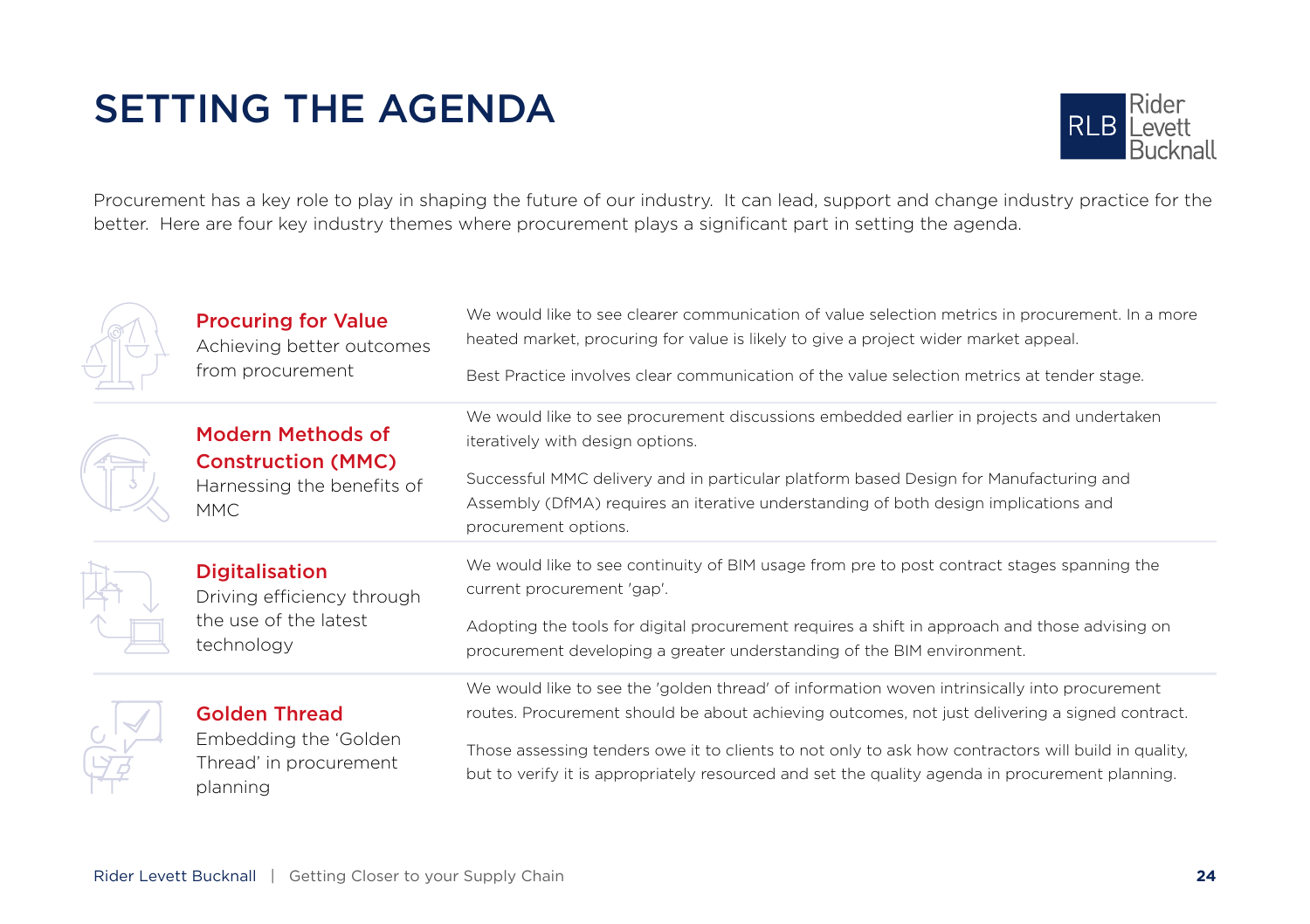## Independent, privately owned and managed





As<br>
value-b<br>
privi As a sector, we do not need to be convinced of the virtues of value-based decision-making. Thanks to the excellent groundwork laid by the CLC Procuring for Value workstream which I was privileged to lead, and the Construction Playbook published by the government, value-based approaches will become the modus operandi for construction in the months and years to come.

Ann Bentley, Global Board Director Member of UK Government's Construction Leadership Council (CLC) and member of the Construction Innovation Hub's Value Toolkit Project Board

#### **CONTACT**

Paul Beeston Partner - Birmingham Adam Hurst Partner - Yorkshire & Humber

E: paul.beeston@uk.rlb.com T: +44 (0)7976 621 452 E: adam.hurst@uk.rlb.com T: +44 (0)7825 177 168

Richard Quarry Partner - South West Tim Spencer Partner - London Stuart Wands Partner - North West

"<br>"<br>"

E: richard.quarry@uk.rlb.com T: +44 (0)7738 253 748

E: tim.spencer@uk.rlb.com T: +44 (0)7766 746 833

E: stuart.wands@uk.rlb.com T: +44 (0)7738 253 748